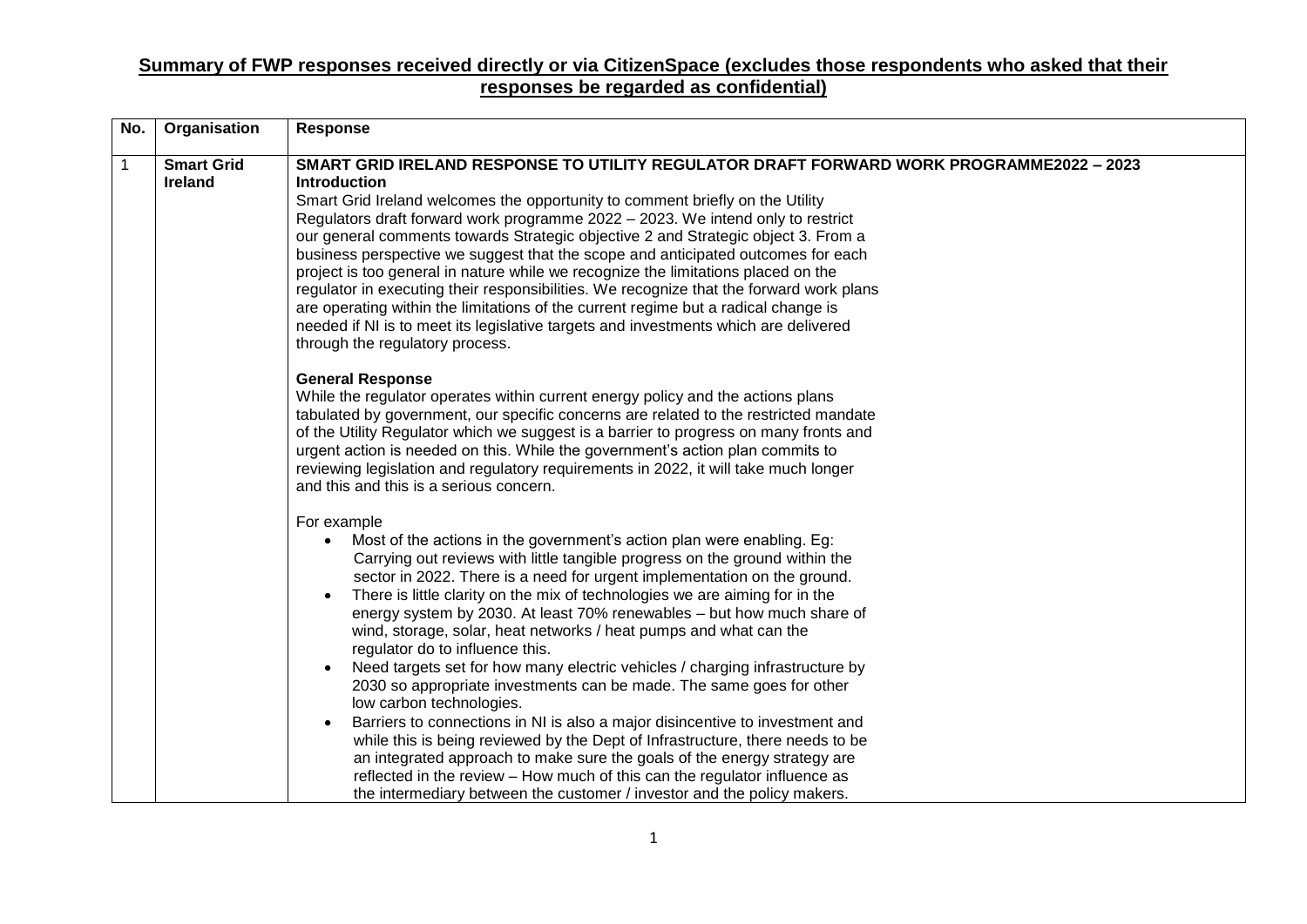|                |                     | With regards to updating the license obligation that SONI operates under, it is                                                                                                                              |
|----------------|---------------------|--------------------------------------------------------------------------------------------------------------------------------------------------------------------------------------------------------------|
|                |                     | important that a set time limit is placed on the operator to carry out a survey as the                                                                                                                       |
|                |                     | current time lag between making an application and a survey being instructed, is                                                                                                                             |
|                |                     | from experience, much too long.                                                                                                                                                                              |
|                |                     | A recent experience by one of our members companies highlights this problem in                                                                                                                               |
|                |                     | the gas network. A large multinational company, wishing to reduce their carbon foot                                                                                                                          |
|                |                     | -print and save money from using a legacy coal fired system could save                                                                                                                                       |
|                |                     | approximately £2 million per year in heating costs by switching to using gas in the                                                                                                                          |
|                |                     | interim. The gas pipe travels through their site buried. After approximately 9 months                                                                                                                        |
|                |                     | from an application, they received a letter from the regulator today to say that a                                                                                                                           |
|                |                     | surveyor had still not been appointed. The delays in this process may comply with                                                                                                                            |
|                |                     | legislation in 2015, but it is certainly not compatible with a modern economy and a                                                                                                                          |
|                |                     | competitive Northern Ireland. I suggest that these types of delays whether in                                                                                                                                |
|                |                     | Electricity, Gas or water needs to have time limits on survey's and connections.                                                                                                                             |
|                |                     | I trust these few granular examples will be considered helpful as you address the<br>scope and anticipated outcomes on the forward work programme.                                                           |
|                |                     |                                                                                                                                                                                                              |
| $\overline{2}$ | <b>NIE Networks</b> | Draft Forward Work Programme 2022-23                                                                                                                                                                         |
|                |                     |                                                                                                                                                                                                              |
|                |                     | NIE Networks welcomes the opportunity to comment on the Utility Regulator's (UR) Draft Forward Work                                                                                                          |
|                |                     | Programme (FWP) 2022-23. Our comments are as follows.                                                                                                                                                        |
|                |                     |                                                                                                                                                                                                              |
|                |                     | . We appreciate that it will have been difficult for the UR to consider and address implementation of the                                                                                                    |
|                |                     | Department for the Economy's (DfE) Energy Strategy1 in its draft FWP, given that the Energy Strategy                                                                                                         |
|                |                     | was only published a few days ahead of the FWP. However, it would seem appropriate for the UR to                                                                                                             |
|                |                     | re-consider if it needs to adapt or re-focus its FWP in such a manner to make the Energy Strategy                                                                                                            |
|                |                     | implementation more central.                                                                                                                                                                                 |
|                |                     |                                                                                                                                                                                                              |
|                |                     | • In the list of organisational projects at section 5 of the draft FWP, the UR states that it will work 'with                                                                                                |
|                |                     | DfE and stakeholders to review the appropriateness of [the UR's] vires in light of emerging energy and                                                                                                       |
|                |                     | climate change policy'. This is to ensure the UR's ' vires appropriately aligns with energy and climate                                                                                                      |
|                |                     | change policy.' We welcome this review of the UR's legislative remit and we support extending the                                                                                                            |
|                |                     | remit to include consideration of achieving net zero carbon and wider economic development.                                                                                                                  |
|                |                     | However, we understand the UR's expectation is that this project may take several years to conclude.                                                                                                         |
|                |                     | So, we would suggest that in the meantime - bearing in mind the urgency to progress the transition                                                                                                           |
|                |                     | of the local energy system to net zero carbon - the UR in conjunction with DfE, should work to broaden<br>to the extent possible their interpretation of the UR's existing mandate, and take as balanced and |
|                |                     | holistic view as possible of what it means to '[protect] the interests of electricity consumers'                                                                                                             |
|                |                     |                                                                                                                                                                                                              |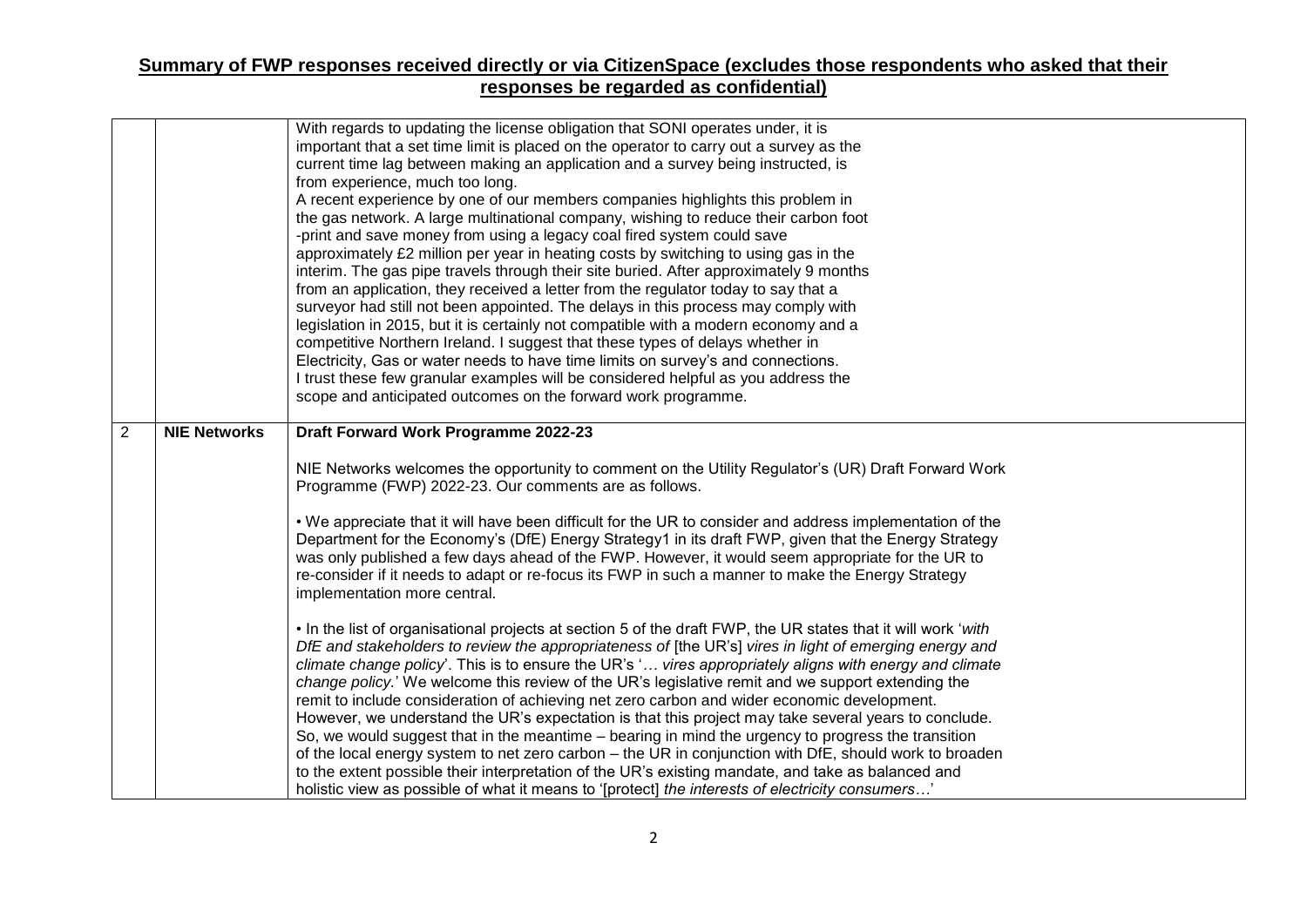$\Gamma$ 

|  | • There is no mention in the FWP of the following important projects: (1) reform of distribution connection<br>charging policy; (2) smart metering; and (3) review of electricity network tariff structures.<br>With regards to the review and potential reform of distribution connection charging policy, this should<br>be prioritised within the UR's FWP as the current framework for connection charges presents a<br>potential serious impediment to economic development in Northern Ireland.<br>With regards to smart metering, we would reiterate the importance of developing a definitive NI<br>strategy as soon as possible. Metering is the source of key data for the energy sector and smart<br>meters are likely to be an essential component of the energy transition - without them it is questionable<br>if the energy system could become truly digitalised. |
|--|-----------------------------------------------------------------------------------------------------------------------------------------------------------------------------------------------------------------------------------------------------------------------------------------------------------------------------------------------------------------------------------------------------------------------------------------------------------------------------------------------------------------------------------------------------------------------------------------------------------------------------------------------------------------------------------------------------------------------------------------------------------------------------------------------------------------------------------------------------------------------------------|
|  | With regards to the review of network tariffs, this an important work stream in the context of the energy<br>transition, and reforms may be needed to ensure that costs associated with the network are fair to all<br>customers. The UR's involvement in this work stream should also be prioritised.<br>We would ask that the UR gives these important projects the focus and attention they require in the<br>year ahead.                                                                                                                                                                                                                                                                                                                                                                                                                                                      |
|  | 1 'Energy Strategy for Northern Ireland. Path to Net Zero Energy.'                                                                                                                                                                                                                                                                                                                                                                                                                                                                                                                                                                                                                                                                                                                                                                                                                |
|  | • The FWP highlights the need for the adequacy of UR staffing and resourcing to be considered and<br>associated budget implications. NIE Networks fully endorses the need for the UR to ensure it has<br>sufficient resources to meet the growing regulatory workload that is required to proactively drive<br>forward DfE's Energy Strategy and the broader energy transition.<br>. We note the UR's project to implement best practice Guaranteed Standards of Service (GSS) for<br>electricity. We look forward to engaging with the UR on this important project, in tandem with the<br>development of the RP7 price control where we can address the additional cost implications that                                                                                                                                                                                       |
|  | enhanced GSS may lead to.<br>. We reaffirm our support and commitment to the UR's Consumer Protection Programme (CPP) and to<br>the protection of vulnerable consumers. We will continue to engage actively with the UR as it<br>implements the CPP. We also recognise that customers need to be protected through the energy<br>transition and welcome further engagement with the UR to take this policy development forward.<br>Beyond the points made above, we would also like to acknowledge the very positive engagement we have<br>had working together with the UR in the past 12 months, on the NI 'Green Recovery' initiative. This will<br>bring forward significant investments in the electricity network to help support future needs in light of the                                                                                                              |
|  | net zero ambitions in DfE's Energy Strategy. These investments will also have a positive impact on the NI<br>economy, and create a significant number of local jobs.<br>In a similar vein, we look forward to continuing the positive engagements with the UR as we work towards<br>developing a transformational RP7 price control for the period 2024 to 2030, in order that we are best                                                                                                                                                                                                                                                                                                                                                                                                                                                                                        |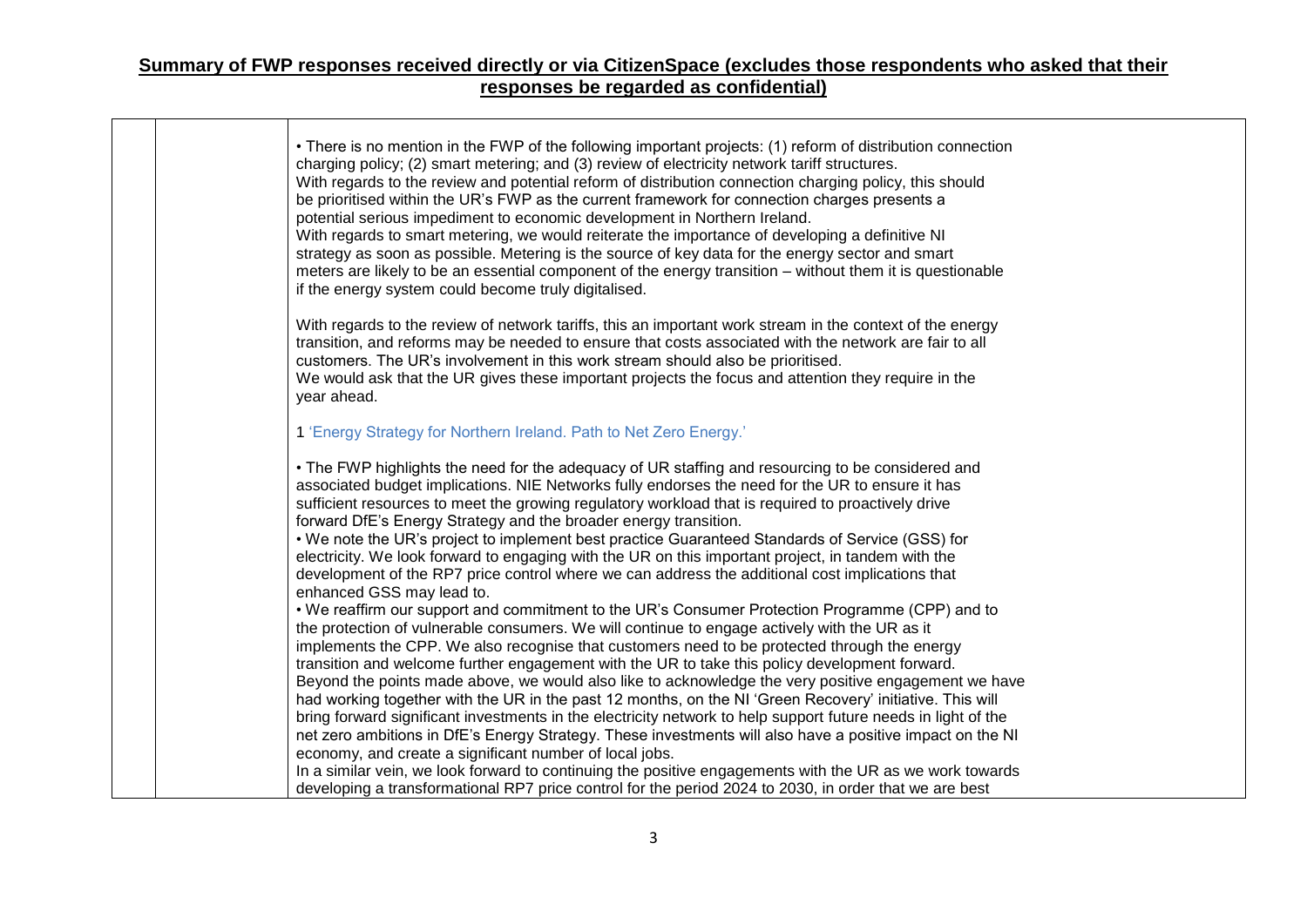|                         |                     | placed to meet the considerable challenges and ambitions outlined in DfE's Energy Strategy, and continue<br>delivering good customer outcomes.<br>We face a challenging but also exciting period ahead. But we are confident that we and the UR can work<br>constructively to address these challenges - for the benefit of everyone in Northern Ireland.                                                                                                                                                                                                                                                                                                                                                                                                                                                                                                                                                                                                                                                                                                                                                                                                                                                                                                                                                                                                                                                                                                                                                                                                                                                                                                                                                                                                                                                                                                                                                                                                                                                                                          |
|-------------------------|---------------------|----------------------------------------------------------------------------------------------------------------------------------------------------------------------------------------------------------------------------------------------------------------------------------------------------------------------------------------------------------------------------------------------------------------------------------------------------------------------------------------------------------------------------------------------------------------------------------------------------------------------------------------------------------------------------------------------------------------------------------------------------------------------------------------------------------------------------------------------------------------------------------------------------------------------------------------------------------------------------------------------------------------------------------------------------------------------------------------------------------------------------------------------------------------------------------------------------------------------------------------------------------------------------------------------------------------------------------------------------------------------------------------------------------------------------------------------------------------------------------------------------------------------------------------------------------------------------------------------------------------------------------------------------------------------------------------------------------------------------------------------------------------------------------------------------------------------------------------------------------------------------------------------------------------------------------------------------------------------------------------------------------------------------------------------------|
| $\overline{\mathbf{3}}$ | GNI (UK)<br>Limited | Draft Forward Work Programme 2022-2023<br>GNI (UK) welcomes the opportunity to provide feedback on the Utility Regulator's (UR) proposed work programme for 2022-2023.<br>Having attended the February stakeholder workshop and reviewed the consultation paper, we make the following observations in relation<br>to the key actions associated with the gas network operators:<br>Strategic Objective 3, Action 3: Support DfE in the implementation of a consumer-centric energy strategy to help deliver net-<br>zero<br>GNI (UK) is committed to working with UR, DfE and all TSOs and DSOs in relation to the future NI Energy Strategy. GNI (UK) notes the<br>very positive and welcomed ambitions associated with delivering a net-zero energy strategy and views it as important that all relevant<br>stakeholders are fully resourced as part of GT22 to carry out the various workstreams associated with this strategy in order for it to be<br>implemented successfully and fit for purpose.<br>Strategic Objective 3, Action 4: Implement changes to existing framework to facilitate injection of biomethane onto the gas<br>grid. Liaising with Regulated companies, DfE and interested stakeholders to ensure policy alignment<br>With the expectation of first injection of biomethane on the gas grid in 2022, GNI (UK) are committed to ensuring that the relevant<br>framework is in place for shippers to have the ability to avail of biomethane injection. GNI (UK) will continue to work with our partners to<br>ensure that the framework is fit for purpose on a forward looking and ongoing basis.<br>As a general observation on the Forward Work Programme, GNI (UK) recognises the important juncture all stakeholders are at presently<br>particularly in relation to emerging energy and climate change policy and we look forward to working closely with all stakeholders<br>involved to best achieve these ambitions.<br>Please do not hesitate to contact me in relation to any of the points included above. |
| 4                       | <b>SONI</b>         | We set out our full support for these workstreams below, to emphasise their importance and to secure their prioritisation during the<br>upcoming year.<br>Strategic objective 1: Promoting markets that deliver effective competition, informed choice and fair outcomes<br>SONI is the operator of three all-island markets: wholesale electricity; capacity and system services. Projects 5 and 6 under UR's<br>Strategic objective 1 will require significant implementation work by SONI and joint development of solutions. We are already working<br>closely with the UR and with our counterparts in Ireland to unlock the benefits of these changes for consumers.<br>• Project 5: Future arrangements for system services – this project will deliver a system services market that is consistent with the<br>European target market and which will allow NI consumers to benefit from wider competition in the system services market. These<br>arrangements will also provide an investment signal that should ensure that the DfE target of more than 70% renewables by 2030 can be<br>achieved. This project is therefore essential for compliance, attracting necessary investment and ensuring a just transition. It is therefore<br>vital that sufficient resources are provided at all levels in the UR, and that SONI is also provided with the resources necessary to ensure                                                                                                                                                                                                                                                                                                                                                                                                                                                                                                                                                                                                                                                    |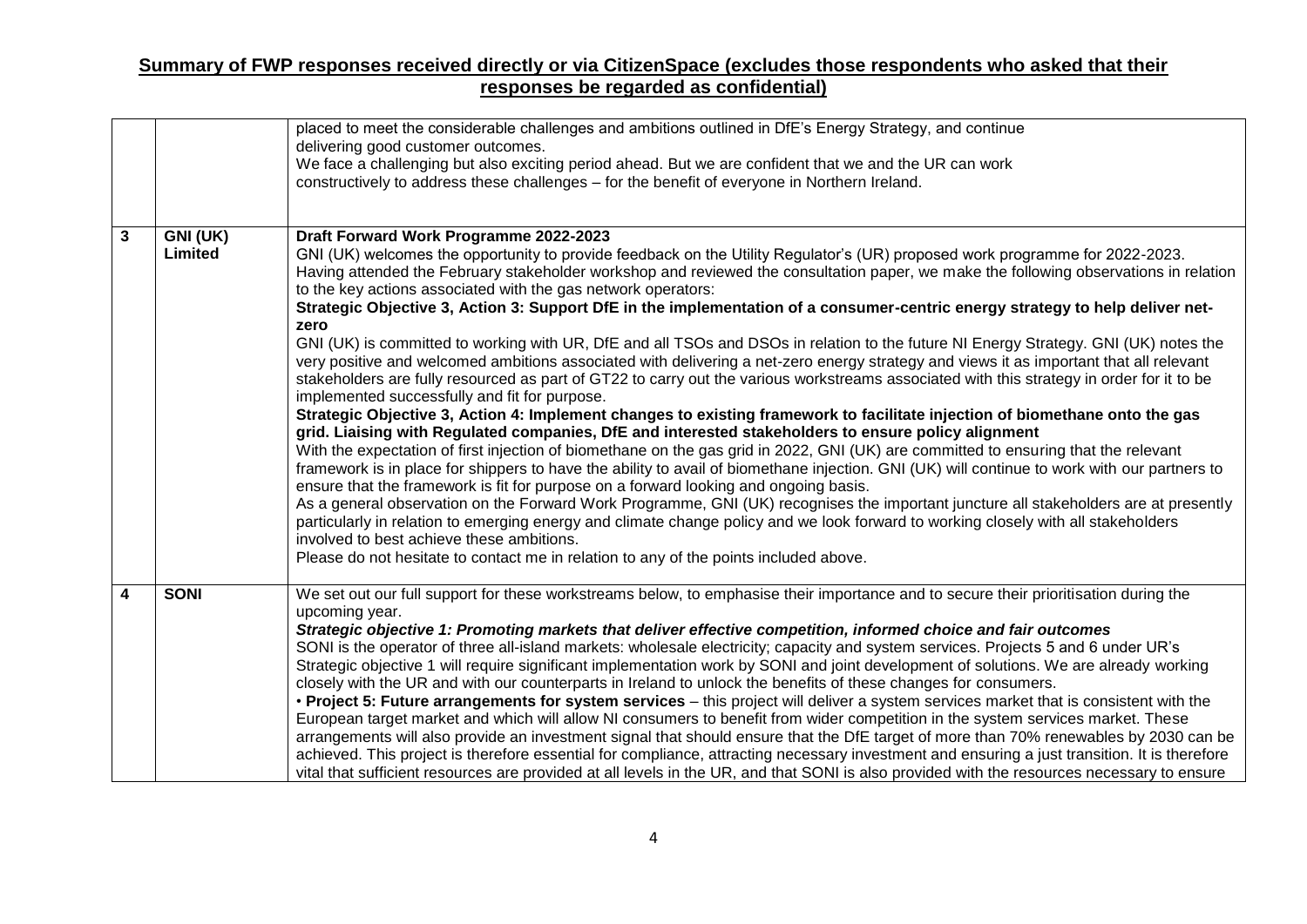| it is able to implement the SEMC decision in an efficient and timely manner. Further details on the importance of this work can be found<br>on page 123 of our Shaping Our Electricity Future' Roadmap.                                                                                                                                                                                                                                                                                                                                                                                                                                                                                                                                                                                                                                                                              |
|--------------------------------------------------------------------------------------------------------------------------------------------------------------------------------------------------------------------------------------------------------------------------------------------------------------------------------------------------------------------------------------------------------------------------------------------------------------------------------------------------------------------------------------------------------------------------------------------------------------------------------------------------------------------------------------------------------------------------------------------------------------------------------------------------------------------------------------------------------------------------------------|
| • Project 6: SEM – GB trading arrangements – this project has the potential to mitigate the inefficiencies introduced to cross-border<br>trading created by Brexit. Improved market efficiency should result in savings/avoided costs for NI customers of many millions per year.<br>While this is a complex political space, the UR should recognise the potential value that can be achieved through timely delivery of<br>revised trading arrangements and use its influence to secure a positive outcome for NI consumers. SONI will happily support the UR in<br>these endeavours and will implement the eventual solutions if these fall within our remit, noting that to date no funding has been provided<br>for this work. The issues associated with inefficient trading between the SEM and GB are set out on page 136 of our Shaping Our<br>Electricity Future' Roadmap. |
|                                                                                                                                                                                                                                                                                                                                                                                                                                                                                                                                                                                                                                                                                                                                                                                                                                                                                      |
| <b>Strategic objective 2: Enabling 21st century networks</b><br>SONI is responsible for planning and operating the electricity transmission system for Northern Ireland. We also collect and publish<br>substantial volumes of data relating to the electricity system. Our observations on the projects prioritised under this Strategic Objective<br>are made as a key stakeholder in this area.                                                                                                                                                                                                                                                                                                                                                                                                                                                                                   |
| • Project 1: Digitalisation strategy for electricity network - SONI currently publishes a significant volume of system and market data<br>across both the SONI and SEMO websites. SONI looks forward to working with the UR and NIE Networks to enhance the data available<br>to stakeholders and simplify access. SONI would emphasise that the approach should align with the NI Energy strategy requirements in<br>relation to data and digitalisation to ensure that the whole of the energy supply system is assessed and that the solution complements<br>the delivery of the 'one stop shop'. SONI considers that this can be achieved though engagement with a wider range of stakeholders.                                                                                                                                                                                  |
| • Project 3: RP7 Price Control. – this price control will be an important enabler of the delivery of the NI Energy Strategy. This price<br>control has the potential to unlock opportunities for the industry and benefits for consumers. It would therefore be helpful if the UR could<br>share the timetable for this work with stakeholders to provide an understanding of the timing of consultations. It is vital that stakeholders<br>are provided with sufficient time to understand and respond to the UR's proposals while ensuring that all formal processes are completed<br>before the start of the new period.                                                                                                                                                                                                                                                          |
| • Project 5: Governance of SONI - SONI will continue to engage with the UR on this process.<br>SONI Response to UR Draft Forward Work Plan 2022-23 6                                                                                                                                                                                                                                                                                                                                                                                                                                                                                                                                                                                                                                                                                                                                 |
| Strategic objective 3: Ensuring security of supply and a low carbon future                                                                                                                                                                                                                                                                                                                                                                                                                                                                                                                                                                                                                                                                                                                                                                                                           |
| As mentioned above, SONI plays a significant role in ensuring a secure and stable low carbon supply of electricity in Northern Ireland.<br>We have set out how we plan to contribute to our low carbon future in Northern Ireland in our Shaping our Electricity Future Roadmap,<br>which links to the following projects in the UR's Forward work Plan:                                                                                                                                                                                                                                                                                                                                                                                                                                                                                                                             |
| • Project 1: SEM Capacity Auctions -SONI is working closely with UR and will continue to do so. We are dependent on UR decisions<br>in this area to allow us to fulfil our obligations under licence and the capacity market code. It is vital that the future capacity auctions                                                                                                                                                                                                                                                                                                                                                                                                                                                                                                                                                                                                     |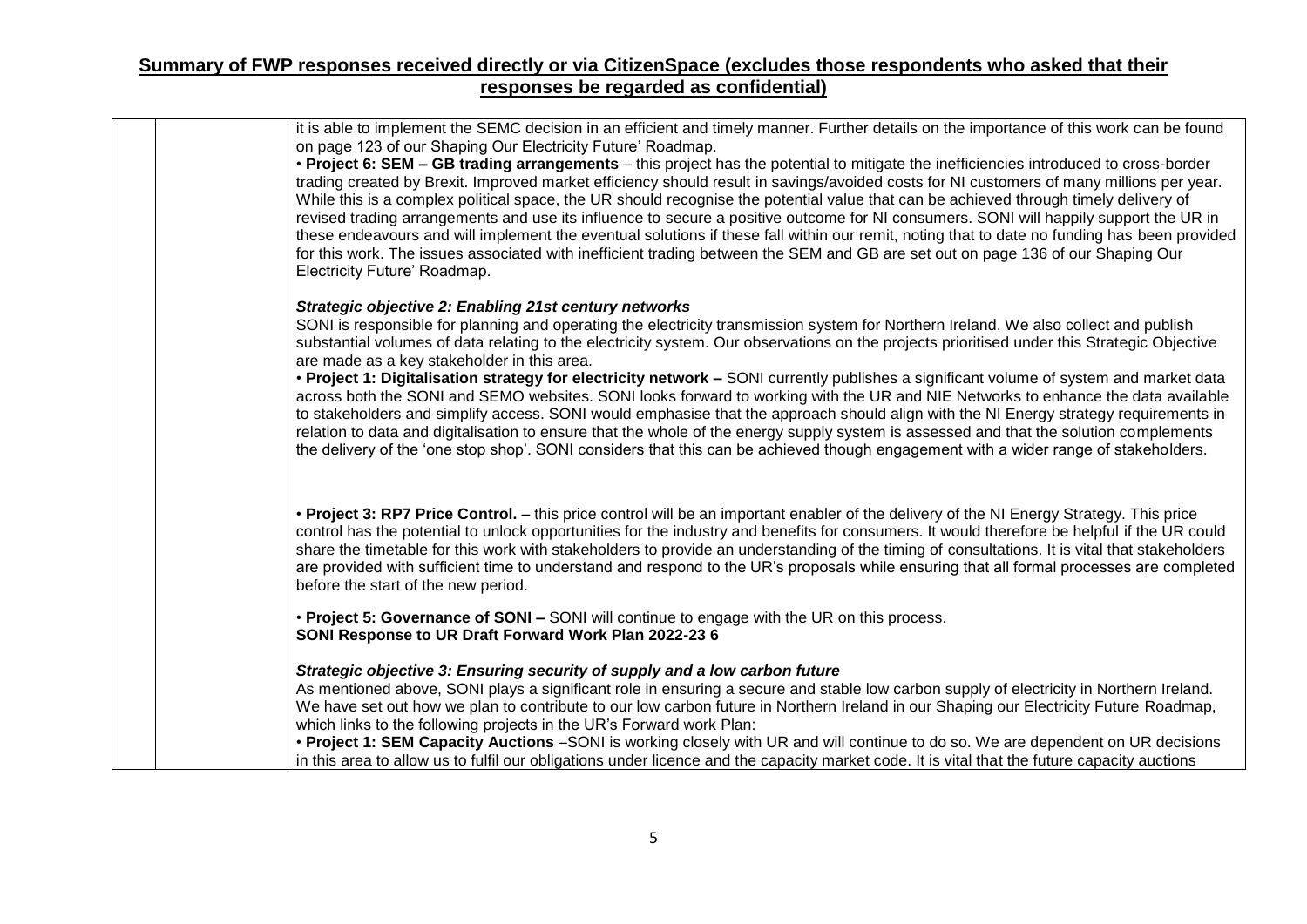| deliver a diverse range of technologies to meet the needs of a modern 21st century safe, secure, efficient and reliable system with<br>increasing levels of renewable generation whilst protecting the interests of consumers.<br>• Project 2: DSU participation in wholesale markets - SONI supports the participation of demand side units in all of the markets that<br>we operate and look forward to working with the UR to unlock the further value that these units have the potential to provide.<br>• Project 3: Implementation of NI Energy Strategy - The UR plays a pivotal role within the energy industry in Northern Ireland and it is<br>vital that it devotes sufficient resources to all of the projects identified in this plan that will contribute towards the decarbonisation of our<br>energy system, some of which are listed as stand-alone items. However, we also note that some aspects of the strategy are not included<br>within the UR's plan for 2022/23, these gaps include the review tariff structures and the development of a regulatory framework for<br>offshore generation. It would be helpful for stakeholder if timelines for these items could be provided.<br><b>Organisational Projects</b><br>• Project 2: Review of UR Vires – we welcome the review of the UR's vires, while noting the impact that the current absence of an<br>executive and the scheduled election might have on the ability of the UR and DfE to deliver this legislative update. Therefore in the<br>meantime we would encourage the UR to provide clarity around how it has regard to its current duties in relation to innovation and<br>sustainability when making its decisions. This will help to ensure that progress can be made towards decarbonisation targets in the short<br>to medium term.<br>• Project 3: Review of Project Management - SONI's recent response to the consultation on modifications to our licence highlighted<br>our concerns on the delays to the price control process. Both customers and the industries that serve them rely on timely decisions by<br>the UR to underpin efficient delivery of benefits. SONI therefore welcomes the UR's focus on improving its organisational effectiveness.<br>SONI Response to UR Draft Forward Work Plan 2022-23 7<br>3. Range of Proposed Projects<br>SONI broadly supports the range of projects proposed by the UR for this forward work plan. Delivering on the work items set out here will<br>provide important certainty for licensees, shareholders and consumers.<br>We note however that a number of other deadlines that the UR set during 2021/22 in relation to SONI have been missed. We would<br>strongly urge the UR to ensure that it has sufficient resources to deliver the final plan that it sets out for 2022/23 and that the timelines<br>have been challenged to ensure that they are realistic and achievable.<br>Any changes to this prioritisation or delays to delivery should be communicated to stakeholders in a timely and transparent manner<br>which allows them to mitigate, where possible, the impact of those changes.<br>We note that the UR has not included the development of the framework for offshore generation or the review of electricity tariffs within<br>its plan for 2022/23. These are important enablers of our transition to a low carbon economy and it would be helpful if the UR could<br>provide a status update for these items to allow stakeholders to plan their resourcing accordingly. SONI Response to UR Draft Forward<br><b>Work Plan 2022-23 8</b><br><b>4. Other Comments</b> |  |
|------------------------------------------------------------------------------------------------------------------------------------------------------------------------------------------------------------------------------------------------------------------------------------------------------------------------------------------------------------------------------------------------------------------------------------------------------------------------------------------------------------------------------------------------------------------------------------------------------------------------------------------------------------------------------------------------------------------------------------------------------------------------------------------------------------------------------------------------------------------------------------------------------------------------------------------------------------------------------------------------------------------------------------------------------------------------------------------------------------------------------------------------------------------------------------------------------------------------------------------------------------------------------------------------------------------------------------------------------------------------------------------------------------------------------------------------------------------------------------------------------------------------------------------------------------------------------------------------------------------------------------------------------------------------------------------------------------------------------------------------------------------------------------------------------------------------------------------------------------------------------------------------------------------------------------------------------------------------------------------------------------------------------------------------------------------------------------------------------------------------------------------------------------------------------------------------------------------------------------------------------------------------------------------------------------------------------------------------------------------------------------------------------------------------------------------------------------------------------------------------------------------------------------------------------------------------------------------------------------------------------------------------------------------------------------------------------------------------------------------------------------------------------------------------------------------------------------------------------------------------------------------------------------------------------------------------------------------------------------------------------------------------------------------------------------------------------------------------------------------------------------------------------------------------------------------------------------------------------------------------------------------------------------------------------------------------------------------------------------------------------------------------------------------------------------------------------------------------------------------------------------------------------------------------------------------------------------------------------------------------------------------------------|--|
|                                                                                                                                                                                                                                                                                                                                                                                                                                                                                                                                                                                                                                                                                                                                                                                                                                                                                                                                                                                                                                                                                                                                                                                                                                                                                                                                                                                                                                                                                                                                                                                                                                                                                                                                                                                                                                                                                                                                                                                                                                                                                                                                                                                                                                                                                                                                                                                                                                                                                                                                                                                                                                                                                                                                                                                                                                                                                                                                                                                                                                                                                                                                                                                                                                                                                                                                                                                                                                                                                                                                                                                                                                                      |  |
|                                                                                                                                                                                                                                                                                                                                                                                                                                                                                                                                                                                                                                                                                                                                                                                                                                                                                                                                                                                                                                                                                                                                                                                                                                                                                                                                                                                                                                                                                                                                                                                                                                                                                                                                                                                                                                                                                                                                                                                                                                                                                                                                                                                                                                                                                                                                                                                                                                                                                                                                                                                                                                                                                                                                                                                                                                                                                                                                                                                                                                                                                                                                                                                                                                                                                                                                                                                                                                                                                                                                                                                                                                                      |  |
|                                                                                                                                                                                                                                                                                                                                                                                                                                                                                                                                                                                                                                                                                                                                                                                                                                                                                                                                                                                                                                                                                                                                                                                                                                                                                                                                                                                                                                                                                                                                                                                                                                                                                                                                                                                                                                                                                                                                                                                                                                                                                                                                                                                                                                                                                                                                                                                                                                                                                                                                                                                                                                                                                                                                                                                                                                                                                                                                                                                                                                                                                                                                                                                                                                                                                                                                                                                                                                                                                                                                                                                                                                                      |  |
|                                                                                                                                                                                                                                                                                                                                                                                                                                                                                                                                                                                                                                                                                                                                                                                                                                                                                                                                                                                                                                                                                                                                                                                                                                                                                                                                                                                                                                                                                                                                                                                                                                                                                                                                                                                                                                                                                                                                                                                                                                                                                                                                                                                                                                                                                                                                                                                                                                                                                                                                                                                                                                                                                                                                                                                                                                                                                                                                                                                                                                                                                                                                                                                                                                                                                                                                                                                                                                                                                                                                                                                                                                                      |  |
|                                                                                                                                                                                                                                                                                                                                                                                                                                                                                                                                                                                                                                                                                                                                                                                                                                                                                                                                                                                                                                                                                                                                                                                                                                                                                                                                                                                                                                                                                                                                                                                                                                                                                                                                                                                                                                                                                                                                                                                                                                                                                                                                                                                                                                                                                                                                                                                                                                                                                                                                                                                                                                                                                                                                                                                                                                                                                                                                                                                                                                                                                                                                                                                                                                                                                                                                                                                                                                                                                                                                                                                                                                                      |  |
|                                                                                                                                                                                                                                                                                                                                                                                                                                                                                                                                                                                                                                                                                                                                                                                                                                                                                                                                                                                                                                                                                                                                                                                                                                                                                                                                                                                                                                                                                                                                                                                                                                                                                                                                                                                                                                                                                                                                                                                                                                                                                                                                                                                                                                                                                                                                                                                                                                                                                                                                                                                                                                                                                                                                                                                                                                                                                                                                                                                                                                                                                                                                                                                                                                                                                                                                                                                                                                                                                                                                                                                                                                                      |  |
|                                                                                                                                                                                                                                                                                                                                                                                                                                                                                                                                                                                                                                                                                                                                                                                                                                                                                                                                                                                                                                                                                                                                                                                                                                                                                                                                                                                                                                                                                                                                                                                                                                                                                                                                                                                                                                                                                                                                                                                                                                                                                                                                                                                                                                                                                                                                                                                                                                                                                                                                                                                                                                                                                                                                                                                                                                                                                                                                                                                                                                                                                                                                                                                                                                                                                                                                                                                                                                                                                                                                                                                                                                                      |  |
|                                                                                                                                                                                                                                                                                                                                                                                                                                                                                                                                                                                                                                                                                                                                                                                                                                                                                                                                                                                                                                                                                                                                                                                                                                                                                                                                                                                                                                                                                                                                                                                                                                                                                                                                                                                                                                                                                                                                                                                                                                                                                                                                                                                                                                                                                                                                                                                                                                                                                                                                                                                                                                                                                                                                                                                                                                                                                                                                                                                                                                                                                                                                                                                                                                                                                                                                                                                                                                                                                                                                                                                                                                                      |  |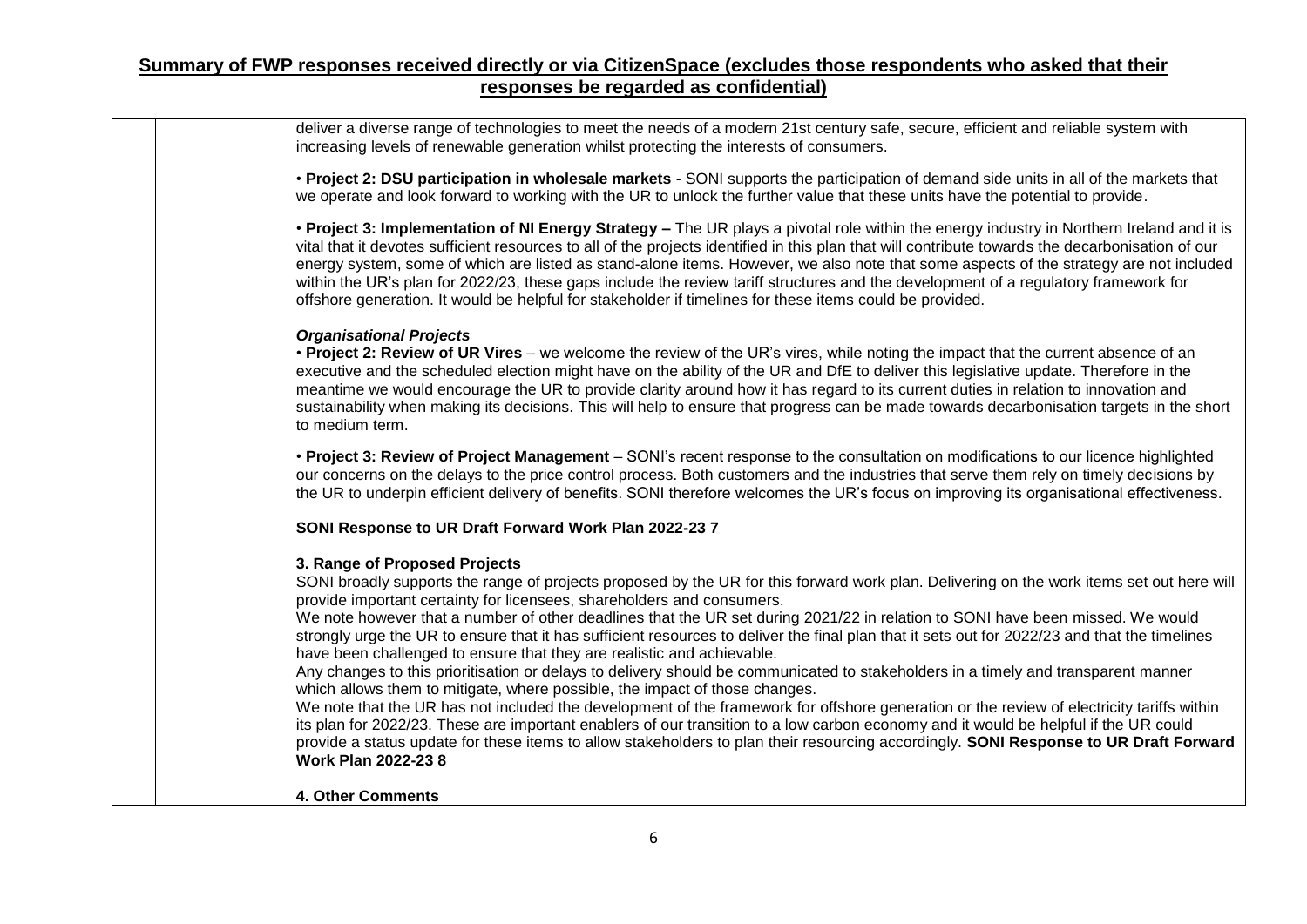|   |                      | The timely and well-informed decisions made by the UR can have a positive impact on both consumers and industry stability that far<br>outweighs the cost of the resources that the UR requires to deliver effectively. SONI would urge the UR to make all efforts to secure the<br>necessary specialist and project management resources to secure timely delivery of this plan.                                                                                                                                                                                                                                                                                                                                                                                             |
|---|----------------------|------------------------------------------------------------------------------------------------------------------------------------------------------------------------------------------------------------------------------------------------------------------------------------------------------------------------------------------------------------------------------------------------------------------------------------------------------------------------------------------------------------------------------------------------------------------------------------------------------------------------------------------------------------------------------------------------------------------------------------------------------------------------------|
| 5 | <b>Mutual Energy</b> | Mutual Energy comments on UR draft Forward Work Programme 2022-2023                                                                                                                                                                                                                                                                                                                                                                                                                                                                                                                                                                                                                                                                                                          |
|   |                      | The Utility Regulator's draft Forward Work Programme 2022-2023 (the "draft FWP") was published a only few days after the NI Energy<br>Strategy. It would be prudent to review the FWP considering the policy initiatives outlined in the energy strategy and revise the work<br>programme as necessary. Some examples of potential inconsistencies include:                                                                                                                                                                                                                                                                                                                                                                                                                  |
|   |                      | 1. The Energy Strategy commits to offshore wind forming a part of the electricity generation mix and the Energy Strategy Action Plan<br>builds on this with Action 14 aiming to deliver 1GW of offshore wind from 2030. Combined with Action 21 (Review legislation and<br>regulation requirements in the context of energy decarbonisation goals) there is important and early work required from the Utility<br>Regulator to start considering the future regulatory regime for both offshore wind and associated offshore transmission.                                                                                                                                                                                                                                   |
|   |                      | 2. The Energy Strategy notes the commitment of government to work with the gas sector to understand viable pathways to fully<br>decarbonise gas. There is not a similar commitment from UR in the draft FWP however. Including such a commitment would<br>ensure the required regulatory support was available to NI Gas Network Operators to deliver upon this policy objective.                                                                                                                                                                                                                                                                                                                                                                                            |
|   |                      | 3. The FWP does not mention hydrogen despite the prominent role it plays within the wider policy vision set out in the energy strategy.<br>A further action for UR to work with gas network operators and support them with appropriate hydrogen innovation, such as<br>assessing existing network capabilities and the capital works required to support hydrogen policy objectives, including the feasibility<br>of network repurposing.                                                                                                                                                                                                                                                                                                                                   |
|   |                      | 4. National Grid plans to convene 'Regional Steering Groups' (one of which shall cover 'Ireland') to formalise engagement across<br>jurisdictions impacted by the transition plan for the GB gas network. Ireland, and more particularly Northern Ireland, is reliant on<br>gas imports from GB to meet energy demands (both gas and electricity). The transitioning of the GB gas network is therefore a<br>critical security of supply concern for Northern Ireland. A commitment for UR to formally engage with National Grid and Ofgem on<br>these matters and to support the NI gas TSOs to liaise with their GB counterparts on these matters (both network operators and<br>regulatory authorities) to ensure a safe and secure transition would seem a prudent step. |
|   |                      | Some specific inconsistencies include:                                                                                                                                                                                                                                                                                                                                                                                                                                                                                                                                                                                                                                                                                                                                       |
|   |                      | Strategic objective 2, Action 2 (to "put in place a customer focused framework to deliver a digitalisation strategy for the electricity<br>$\bullet$<br>network"), should include the gas network also. This will ensure it is consistent with the Energy Strategy Action Plan, in particular,<br>items 19 (Smart Systems and Flexibility Plan) and 20 (smart meters), which both include references to the gas network (and not<br>just the electricity system).                                                                                                                                                                                                                                                                                                            |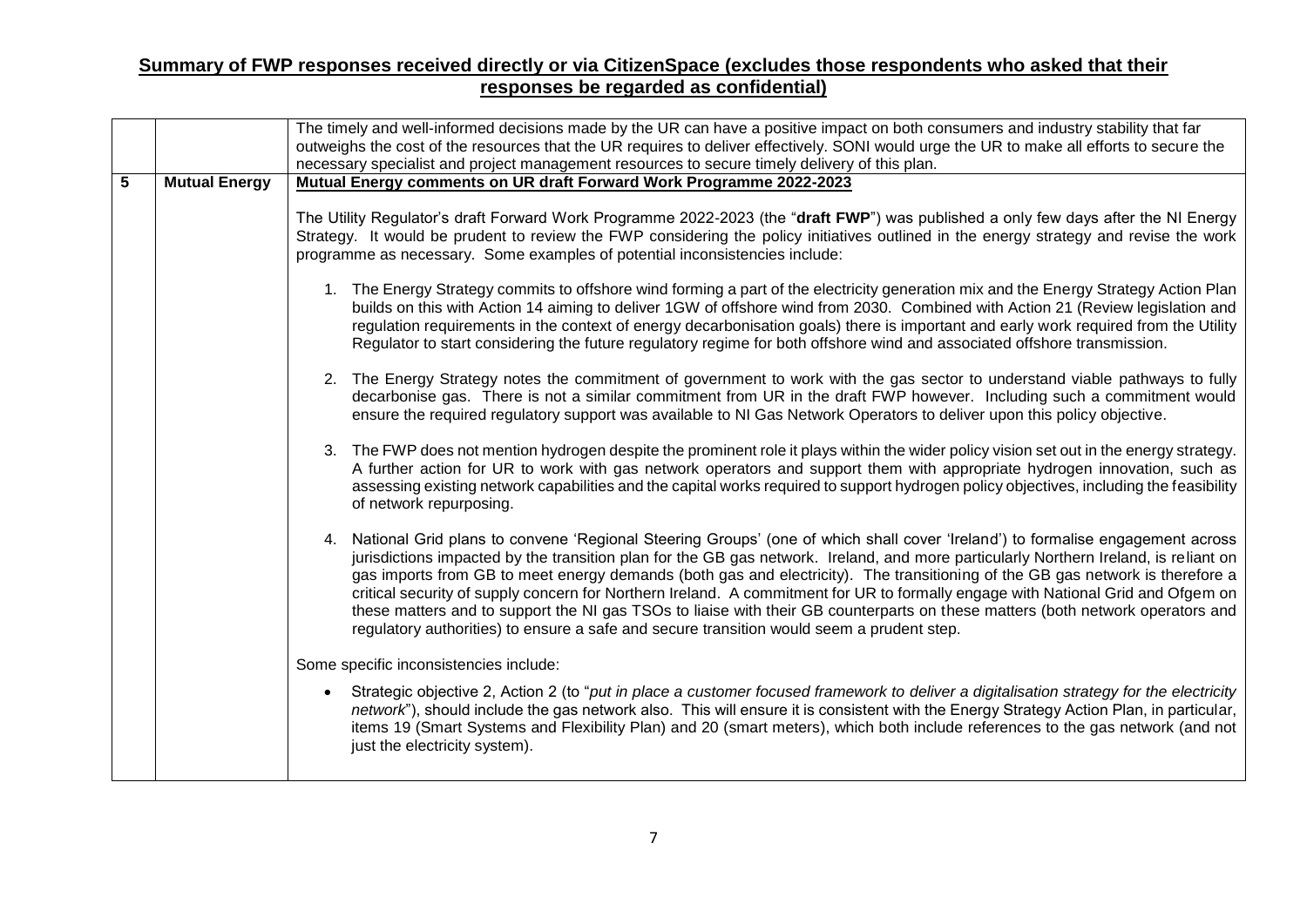|   |                 | Strategic objective 3, Action 4 (to "complete work on reviewing the gas regulatory framework to facilitate possible biomethane<br>injection"), should be expanded to include the further work necessary, following establishment of initial operational arrangements,<br>to further refine commercial and regulatory arrangements to ensure biomethane can be quickly scaled up in Northern Ireland to<br>maximise its potential decarbonisation benefits for heat and transport (e.g. bio-CNG).                                                                                                                                                                   |
|---|-----------------|--------------------------------------------------------------------------------------------------------------------------------------------------------------------------------------------------------------------------------------------------------------------------------------------------------------------------------------------------------------------------------------------------------------------------------------------------------------------------------------------------------------------------------------------------------------------------------------------------------------------------------------------------------------------|
|   |                 | While not directly related to the NI energy strategy, Mutual Energy believe there would be merit in UR considering how improved<br>coordination between electricity and gas TSOs in Northern Ireland could be delivered. This will help ensure robust security of energy<br>supply is maintained throughout the energy transition. Longer-term issues that may benefit from a more coordinated approach include:                                                                                                                                                                                                                                                   |
|   |                 | 1. Ongoing gas supplies to support power generation over the short to mid-term, particularly within the context of the anticipated<br>wider decarbonisation of GB gas supplies during the 2020s and 2030s.<br>2. The timeline for the phasing out of natural gas use in power generation in Northern Ireland and the approach to the introduction of<br>alternative fuel sources - e.g. hydrogen. This will also require extensive collaboration with NI power generators.                                                                                                                                                                                         |
|   |                 | 3. Coordination of ramp up of hydrogen production, storage and gas network repurposing.                                                                                                                                                                                                                                                                                                                                                                                                                                                                                                                                                                            |
|   |                 | Mutual Energy appreciate that further widespread consultation on the FWP may be undesirable at this stage and suggest targeted<br>engagement with stakeholders could be undertaken with regards to potential amendments, and/or any specific changes suggested by<br>respondents as part of the consultation process.                                                                                                                                                                                                                                                                                                                                              |
|   |                 | Mutual Energy would be happy to engage further with UR on any of the above, or other related matters, if useful.                                                                                                                                                                                                                                                                                                                                                                                                                                                                                                                                                   |
| 6 | <b>Power NI</b> | Draft Forward Work Programme 2022 - 2023<br>Power NI welcomes the opportunity to respond to the recent draft Forward Work Programme (FWP) published by the Utility Regulator<br>(UR). Power NI also recognises this year's FWP is set against what has been another challenging year especially in the context of<br>energy prices. Power NI welcomes that the 2022-2023 FWP is as expected and contains no regulatory shocks. It follows on from<br>previous FWPs and is consistent with the UR's Corporate Strategy.<br>The 2021-22 FWP contains several strategic important projects which have a direct impact on Power NI.<br>. The Retail Electricity Market |
|   |                 | The UR has highlighted that it will continue work to ensure that it balances competition with consumer protection and promote markets<br>that deliver effective competition, informed choice and fair outcomes. Power NI fully supports this aspiration.<br>- Consumer Protection                                                                                                                                                                                                                                                                                                                                                                                  |
|   |                 | The UR's Consumer Protection Programme has several projects to be completed. Power NI has engaged with the UR throughout the<br>Consumer Protection process and will continue to work with the UR to deliver the detailed goals of the programme. 2                                                                                                                                                                                                                                                                                                                                                                                                                |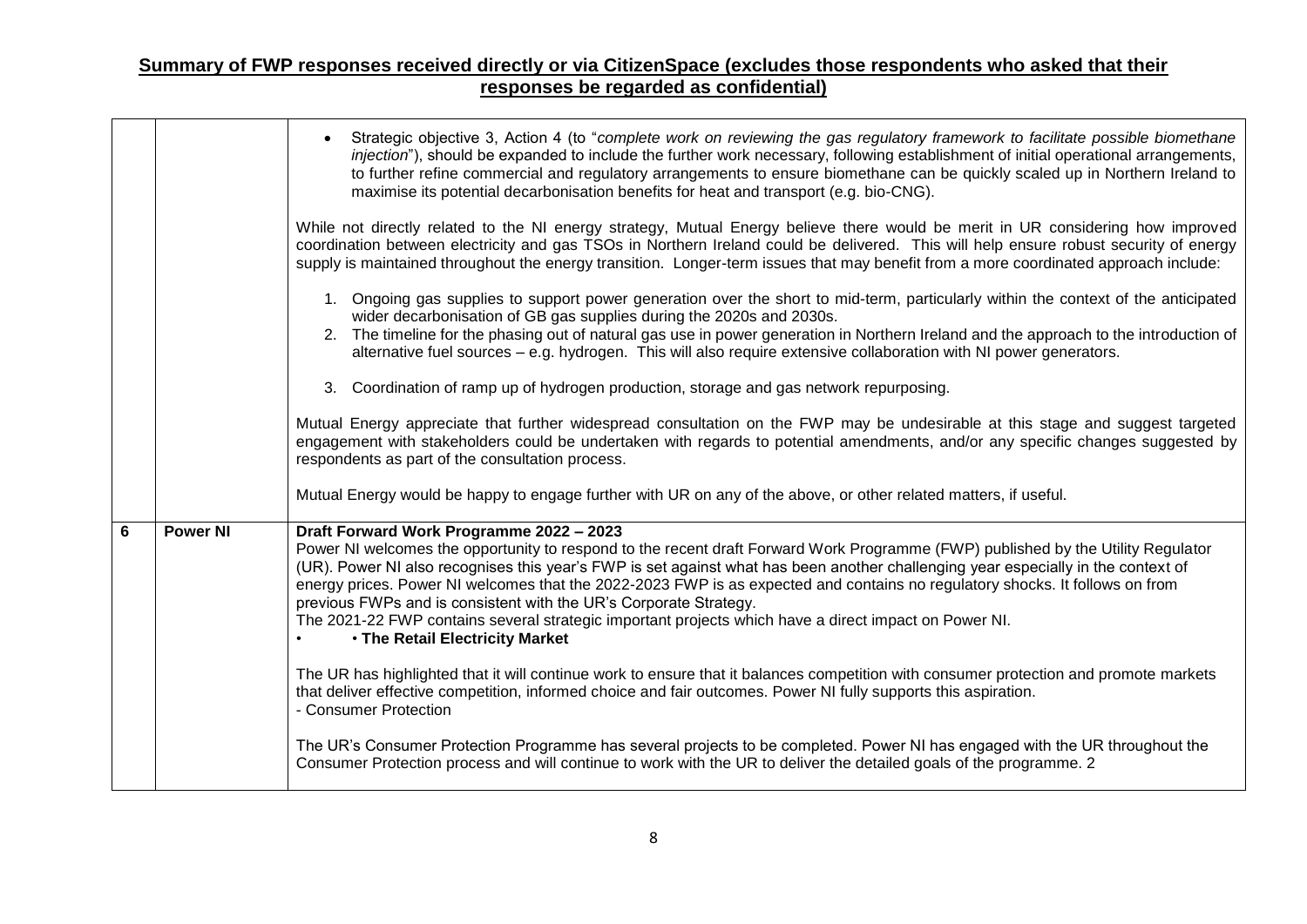|                |                                       | Power NI welcomes the work already completed to date on Consumer Protection as with last year however, as stated last year, it is<br>disappointing that the UR's review Guaranteed Service Standards (GSS) has not yet concluded.<br>The GSS regime offers an opportunity to define how NIE Network's provide network related services to customers both in terms of<br>general reliability and quality as well as services requested via the customers supplier. At present there is little reporting or transparency<br>in relation to NIE Networks performance against the GSS and no opportunity for suppliers to input into or change the setting of<br>standards. Suppliers have the most interaction with customers and any perception of poor service by NIE Networks is reflected on the<br>supplier. It is therefore crucial that the UR implement a process which facilitates scrutiny and review.<br>- Innovation in energy markets and licences |
|----------------|---------------------------------------|--------------------------------------------------------------------------------------------------------------------------------------------------------------------------------------------------------------------------------------------------------------------------------------------------------------------------------------------------------------------------------------------------------------------------------------------------------------------------------------------------------------------------------------------------------------------------------------------------------------------------------------------------------------------------------------------------------------------------------------------------------------------------------------------------------------------------------------------------------------------------------------------------------------------------------------------------------------|
|                |                                       | The new Strategic Energy Framework and development of the energy transition will require new and innovative regulatory approaches.<br>Innovation will come from electricity suppliers who have both the relationship with the customer and the inherent ability to offer<br>aggregated routes to market. The immediate difficultly is that in many instances and in Power NI's case, the electricity licence regime<br>either restricts or prevents solutions being brought forward.<br>The UR has included an Organisational Project which refers to aligning the vires of the UR with government policy in relation of energy<br>and climate. Power NI would urge the UR to progress this project as a matter of urgency. Only with the appropriate vires can the UR<br>make the required licence changes and have the necessary discretion to facilitate the energy transition. Without this the UR could                                                 |
|                |                                       | potentially frustrate innovation and market developments.<br><b>Conclusion</b>                                                                                                                                                                                                                                                                                                                                                                                                                                                                                                                                                                                                                                                                                                                                                                                                                                                                               |
|                |                                       | Power NI is committed to working constructively with the UR across the range of projects referenced in the FWP and hopes that the UR<br>will address those issues highlighted above.                                                                                                                                                                                                                                                                                                                                                                                                                                                                                                                                                                                                                                                                                                                                                                         |
|                |                                       | Should you wish to discuss the content of this response please do not hesitate to contact me.<br>Yours sincerely                                                                                                                                                                                                                                                                                                                                                                                                                                                                                                                                                                                                                                                                                                                                                                                                                                             |
| $\overline{7}$ | <b>The Consumer</b><br><b>Council</b> | <b>1. EXECUTIVE SUMMARY</b>                                                                                                                                                                                                                                                                                                                                                                                                                                                                                                                                                                                                                                                                                                                                                                                                                                                                                                                                  |
|                |                                       | The Forward Work Programme (FWP) is the Utility Regulator's (UR) business plan for the third year of their Corporate Strategy 2019-24.<br>The FWP sets out the non-routine projects the UR would like to undertake in the forthcoming year.<br>The Consumer Council are responding to an ambitious programme of projects that the UR wish to carry out over the next year, and<br>delivering these projects will enable the UR to meet their strategic objectives of:<br>□ Promoting markets that deliver effective competition, informed choice and fair outcomes                                                                                                                                                                                                                                                                                                                                                                                           |
|                |                                       | □ Enabling 21st century networks                                                                                                                                                                                                                                                                                                                                                                                                                                                                                                                                                                                                                                                                                                                                                                                                                                                                                                                             |
|                |                                       | $\Box$ Security of supply and a low carbon future.                                                                                                                                                                                                                                                                                                                                                                                                                                                                                                                                                                                                                                                                                                                                                                                                                                                                                                           |
|                |                                       | We welcome the recent deepening of collaboration between the UR and the Consumer Council. We are committed to continue to further<br>enhance our collaborative engagement to ensure the key strategic objectives and organisational projects outlined in the UR FWP and<br>those of the Consumer Council, are delivered to the benefit of consumers.                                                                                                                                                                                                                                                                                                                                                                                                                                                                                                                                                                                                         |
|                |                                       | There has never been a more important time for the UR and The Consumer Council to protect the interests of consumers across<br>Northern Ireland and therefore there is a need for strong working partnership between us.                                                                                                                                                                                                                                                                                                                                                                                                                                                                                                                                                                                                                                                                                                                                     |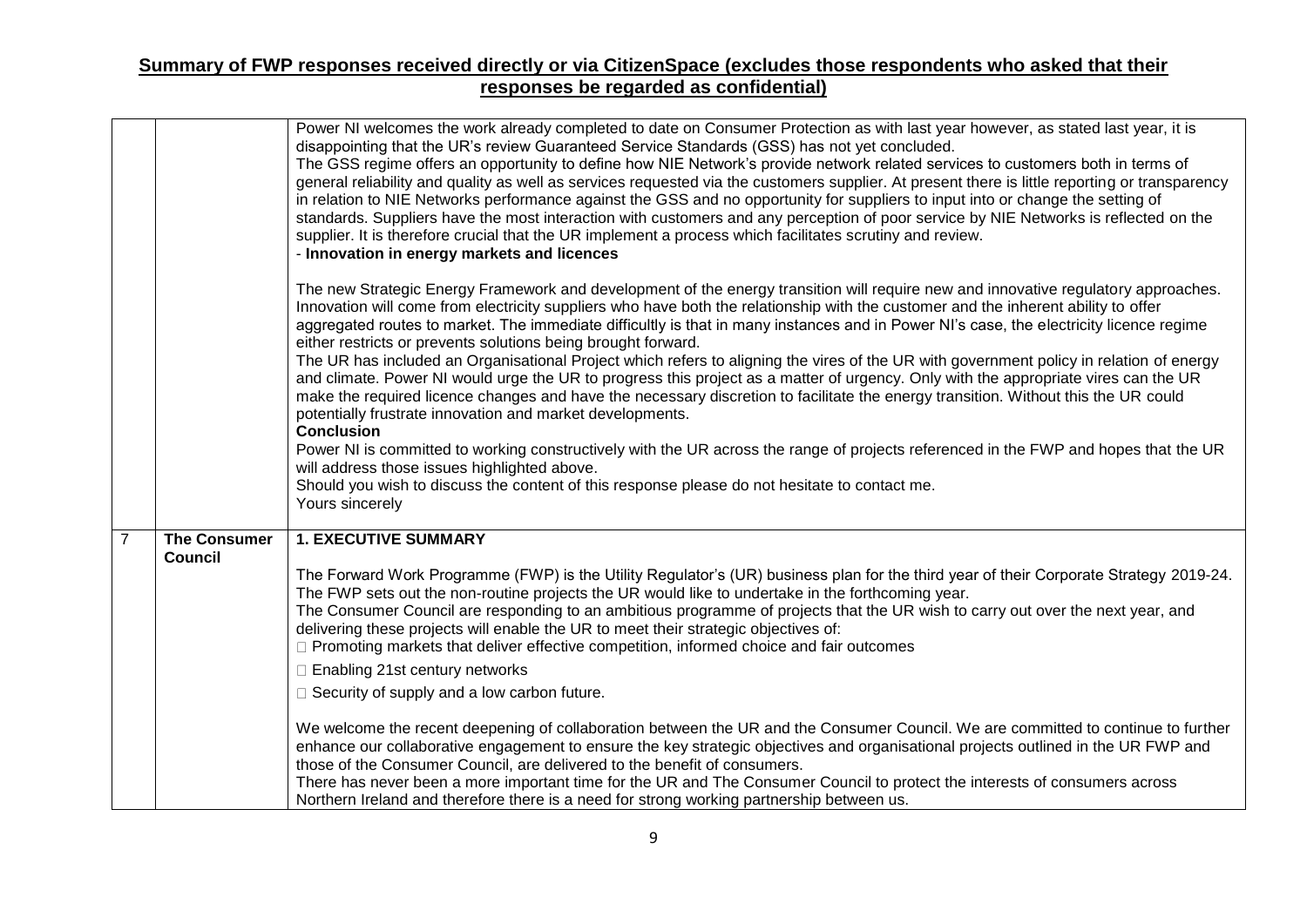| The UR outlines the important context of today's economic, social, and political environment and how it is affecting consumers. This<br>includes the considerable increases in energy prices, the energy transition towards delivering net zero, and the continuing impact of EU<br>exit and Covid-19.                                                                                                                                                                                                                                                                                                                                                                                                                                                                                                                                              |  |
|-----------------------------------------------------------------------------------------------------------------------------------------------------------------------------------------------------------------------------------------------------------------------------------------------------------------------------------------------------------------------------------------------------------------------------------------------------------------------------------------------------------------------------------------------------------------------------------------------------------------------------------------------------------------------------------------------------------------------------------------------------------------------------------------------------------------------------------------------------|--|
| The UR puts consumers at the centre, with a commitment to protecting those most vulnerable, which The Consumer Council fully<br>supports. Within the context of ever increasing energy prices, we believe there is a significant risk of consumer harm. It is more important<br>than ever that the UR continues to work in partnership with stakeholders including The Consumer Council to understand the key areas<br>affecting consumers and develop sustainable solutions to help support those in need. 3                                                                                                                                                                                                                                                                                                                                       |  |
| We use a set of eight guiding principles developed by the United Nations to assess where the consumer interest lies, and develop and<br>communicate our policies, interventions and support. These provide an agreed framework through which we approach regulatory and<br>policy work.                                                                                                                                                                                                                                                                                                                                                                                                                                                                                                                                                             |  |
| <b>Figure 1: Consumer Principles</b><br>The principles ensure we apply a consistent approach across our statutory and non-statutory functions, and in all our engagement with<br>consumers and stakeholders.                                                                                                                                                                                                                                                                                                                                                                                                                                                                                                                                                                                                                                        |  |
| They serve to protect consumers, setting out the minimum standards expected from markets when delivering products or services in<br>Northern Ireland. They also frame our policy position and approach to resolving consumer disputes with industry, offering a<br>straightforward checklist to analyse and validate outcomes, in particular amongst vulnerable groups.                                                                                                                                                                                                                                                                                                                                                                                                                                                                             |  |
| The Consumer Council recommends that the UR adopts these eight principles as part of its approach 5<br>when delivering its Forward Work Programme for 2022/23. These principles will support the UR with its delivery of the FWP and its<br>outcome based approach outlined as part of the UR's 2019/24 Corporate Strategy. For instance, it will help focus the UR's activity that<br>seeks to increase regulatory protection for vulnerable consumers. It is vital that The Consumer Council and the UR work together<br>throughout 2022/23 to protect all consumers across Northern Ireland especially the most vulnerable consumers.                                                                                                                                                                                                            |  |
| The Consumer Council welcomes the opportunity to review the draft FWP list of projects that the UR propose to do during 2022-2023<br>and is published for consultation.                                                                                                                                                                                                                                                                                                                                                                                                                                                                                                                                                                                                                                                                             |  |
| As the statutory consumer body for electricity, gas and water consumers, The Consumer Council looks forward to working with the UR<br>on its areas of regulatory responsibility. We would like to strengthen the existing partnership approach between both organisations so<br>that consumers benefit from electricity, gas and water markets which meet their needs. 6                                                                                                                                                                                                                                                                                                                                                                                                                                                                            |  |
| 3. SECTION ONE: RESPONSE TO BUSINESS PLAN PROJECTS                                                                                                                                                                                                                                                                                                                                                                                                                                                                                                                                                                                                                                                                                                                                                                                                  |  |
| Strategic objective 1: Promoting markets that deliver effective competition, informed choice and fair outcomes<br>3.1. The Consumer Council supports the UR's Consumer Protection Programme (CPP). This programme must maintain and improve<br>safeguards for consumers. The Consumer Council will continue to work closely with the UR to ensure this project delivers benefits for<br>consumers and that consumers get the practical support they need, especially those in vulnerable circumstances. We look forward to<br>providing a response to the Best Practice Framework Programme consultation in April 2022. We also look forward to continuing to Chair<br>the Consumer Vulnerability Working Group and working with UR to deliver improvements in the identification and support provided to<br>consumers in vulnerable circumstances. |  |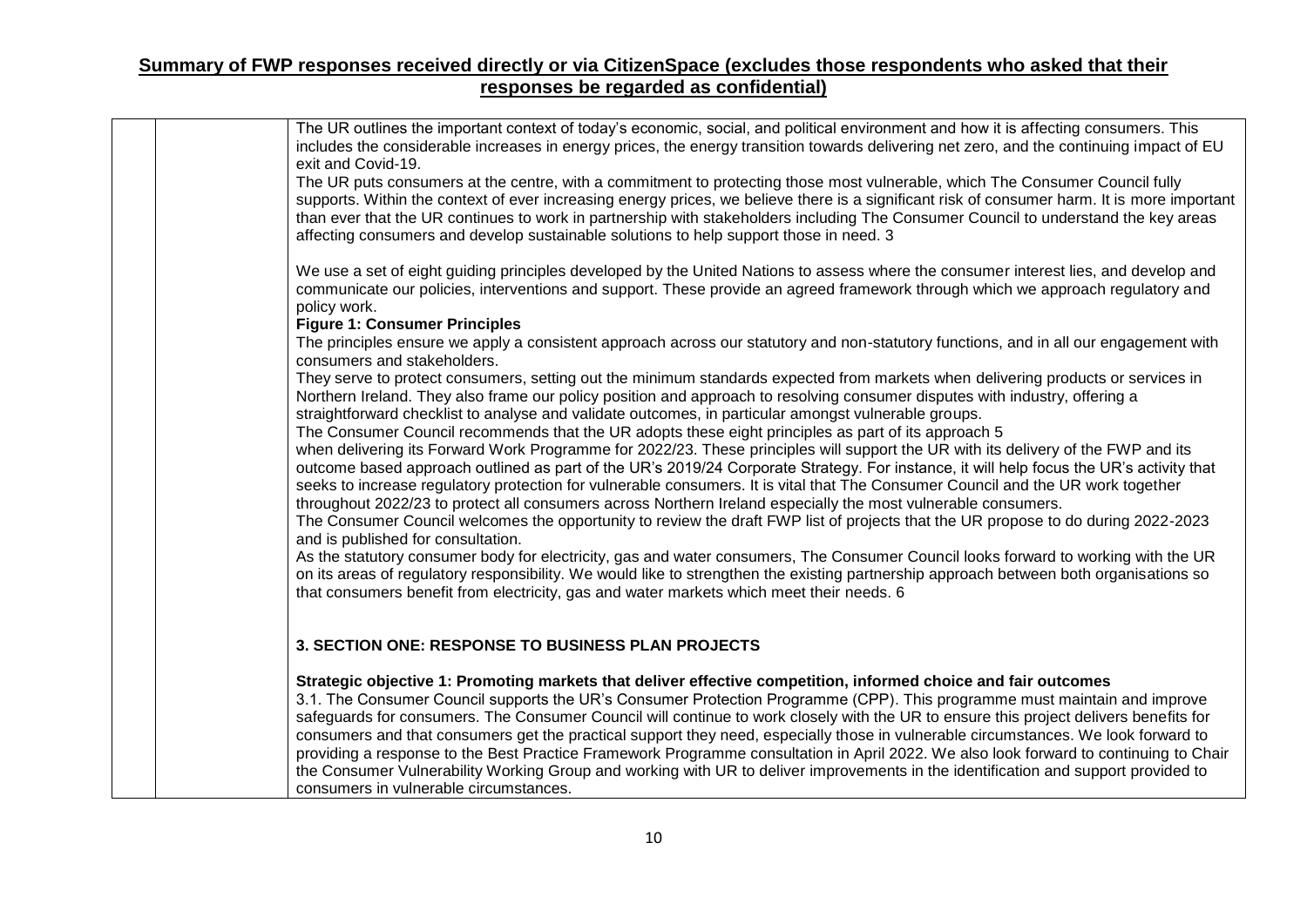|  | 3.2. The Consumer Council welcomes the continued consumer insight tracker research, and we will continue to share our relevant<br>qualitative and quantitative research with the UR to help identify the keys issues facing consumers. This will better inform what<br>interventions are needed to better protect consumers now and in the future.                                                                                                                                                                                                                                                                                                                                                      |
|--|---------------------------------------------------------------------------------------------------------------------------------------------------------------------------------------------------------------------------------------------------------------------------------------------------------------------------------------------------------------------------------------------------------------------------------------------------------------------------------------------------------------------------------------------------------------------------------------------------------------------------------------------------------------------------------------------------------|
|  | 3.3. The Consumer Council fully supports the project investigating domestic consumer experience of debt, particularly given the risk that<br>the continuing impact of Covid-19 and the cost of living crisis will result in more consumers falling into debt. This research aligns with<br>research that the Consumer Council is undertaking into the levels of, and reasons for, prepayment consumers in Northern Ireland self-<br>disconnecting from or self-rationing their heating or electricity. These research projects will better inform interventions to support these<br>consumers. It is important that consumers continue to be treated fairly and supported fully when experiencing debt. |
|  | 3.4. The supplier price control reviews play an important role in ensuring consumers pay as low a price as possible for the energy bills.<br>Given the increasing energy costs, the role of price protection is even more important. The Consumer Council looks forward to working<br>with the UR in this area and representing consumers in the regulatory process throughout 2022/23.                                                                                                                                                                                                                                                                                                                 |
|  | 3.5. The Consumer Council continues to support the projects that aim to ensure that the Single Electricity Market (SEM) is working<br>effectively and efficiently and providing competitive arrangements. It remains essential that these projects focus on consumer outcomes<br>and act to protect the interests of NI energy consumers. Any issues affecting consumers across Northern Ireland must be addressed<br>quickly.                                                                                                                                                                                                                                                                          |
|  | Strategic objective 2: Enabling 21st century networks<br>3.6. The Consumer Council welcomes the UR establishing a customer focused framework to deliver a digitalisation strategy for the<br>electricity network. It is important that the consumer remains central to such a programme, and particular attention is paid to the impact<br>on vulnerable consumers and their ability to interact with a digitalised system. It is also important that the cost of the strategy is fully<br>considered, is affordable to all consumers. The Consumer Council looks forward to being involved with the development of the strategy.                                                                       |
|  | 3.7. Network price controls are important to enable investment in modern infrastructure networks and will increase in importance with the<br>move towards net zero. However, the outturn of the price controls must be affordable for all consumers and at delivered efficiently. The<br>Consumer Council looks forward to taking part in these price control activities and discussing how best to develop plans that lead to an<br>infrastructure that improves the quality of service consumers receive and in a way which does not mean consumers will struggle with<br>their future energy bills.                                                                                                  |
|  | 3.8. We look forward to working with UR on the ongoing delivery of a consumer centred PC21 with clear performance commitments, the<br>Living with Water Programme, and the Long Term Water Strategy.                                                                                                                                                                                                                                                                                                                                                                                                                                                                                                    |
|  | 3.9. The Consumer council supports the intent behind the governance reviews the UR is undertaking into SONI. NI consumers are<br>entitled to robust governance arrangements that can ensure SONI's strategies, policies and projects are fully aligned to their needs.<br>3.10. The Consumer Council welcomes the project to implement a best practice Guaranteed Standards of Service for electricity<br>consumers. With increasing energy costs, consumer engagement with their supplier may increase, and guaranteed standards of service                                                                                                                                                            |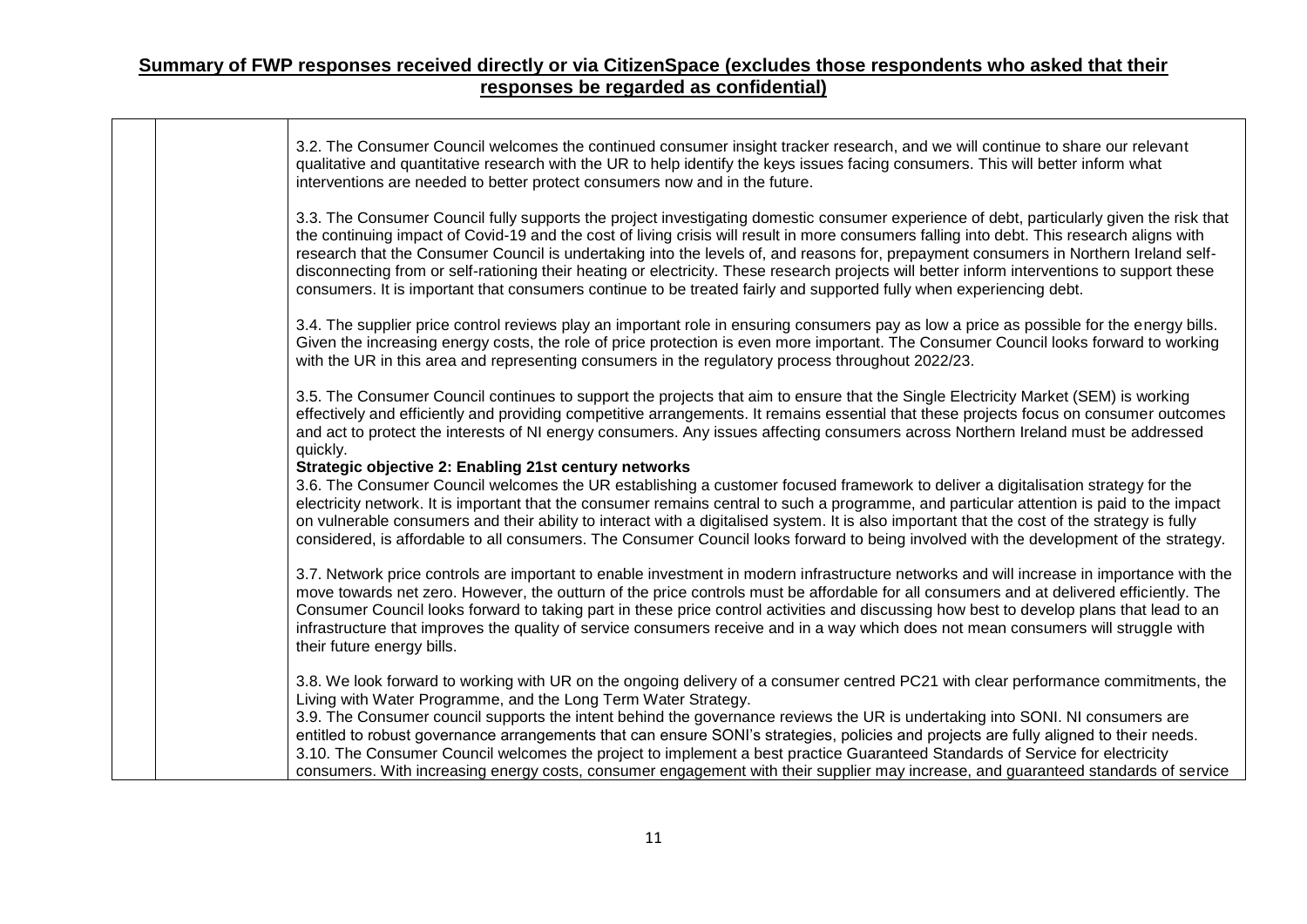|   |               | will ensure that service remains consumer focused. The Consumer Council looks forward to being involved with the development of the<br>best practice framework.                                                                                                                                                                                                                                                                                                                                                                                                                                                                                                                                                                                                                                                                                                                     |
|---|---------------|-------------------------------------------------------------------------------------------------------------------------------------------------------------------------------------------------------------------------------------------------------------------------------------------------------------------------------------------------------------------------------------------------------------------------------------------------------------------------------------------------------------------------------------------------------------------------------------------------------------------------------------------------------------------------------------------------------------------------------------------------------------------------------------------------------------------------------------------------------------------------------------|
|   |               | Strategic objective 3: Ensuring security of supply and a low carbon future<br>3.11. The Consumer Council supports the SEM capacity auctions. It is important that security of supply is maintained, but it is equally<br>important to get value for money at the lowest cost for the consumers and small businesses as we decarbonise our energy systems.                                                                                                                                                                                                                                                                                                                                                                                                                                                                                                                           |
|   |               | 3.12The Consumer Council is committed to work in collaboration with the UR to support the Department for the Economy (DfE) in the<br>development and implementation of the Northern Ireland Executive's Energy Strategy - Path to Net Zero Energy. Throughout this work<br>the Consumer Council will seek to ensure delivery of a just and affordable energy transition where security of supply is guaranteed.                                                                                                                                                                                                                                                                                                                                                                                                                                                                     |
|   |               | <b>4. SECTION TWO: ORGANISATIONAL PROJECTS</b>                                                                                                                                                                                                                                                                                                                                                                                                                                                                                                                                                                                                                                                                                                                                                                                                                                      |
|   |               | 4.10. The Consumer Council fully supports future engagement with the UR to deliver initiatives to provide practical support to<br>consumers. The Consumer Council is committed to collaborating with the UR and other stakeholders to develop and deliver support and<br>information for consumers to help them access fair and affordable energy prices.                                                                                                                                                                                                                                                                                                                                                                                                                                                                                                                           |
| 8 | <b>NEA NI</b> | Unfortunately, many households in Northern Ireland face the prospects of cold homes, especially during<br>NEA welcome the opportunity to respond to the Utility Regulator's Draft Forward Work Programme (FWP) 2020-2021. NEA work closely<br>with the UR across many aspects of our work, but especially in relation to consumer protection and policy development. We value the<br>strong working relationship we have developed and look forward to continuing to work together in the coming years as we strive to<br>eradicate fuel poverty in Northern Ireland.                                                                                                                                                                                                                                                                                                               |
|   |               | NEA broadly agree with the context that the paper outlines and we believe the projects identified are required. We have made some<br>comments around the objectives in the draft Forward Work Programme and have included some suggestions which we feel are worthy of<br>consideration and may enhance the Forward Work Programme 2022-23.                                                                                                                                                                                                                                                                                                                                                                                                                                                                                                                                         |
|   |               | With the launch of the Department for Economy's new Energy Strategy, energy policy in Northern Ireland is set to embark on the most<br>dramatic period of change in Northern Ireland's history. Whilst this change will bring many opportunities for energy consumers including,<br>access to clean fuels, the role out of new home heating technologies and improvements to the existing energy infrastructure; it also<br>presents a number or challenges and risks for which consumers will need support to overcome. This is a pivotal moment for the energy<br>sector and in particular, the UR. In this changing landscape, it is crucial that the UR protects low income and vulnerable consumers and<br>that the costs of these changes are fairly distributed across energy bills. All those contributing to the change should benefit from the<br>decarbonisation agenda. |
|   |               | In general, NEA believe there is a need to ensure that existing consumer protections (across all utilities) are maintained and<br>strengthened. In comparison to other countries Northern Ireland has a very small retail market and therefore does not benefit from<br>economies of scale. For this reason, we consider that it is unlikely to attract enough suppliers for competition alone to form the basis of<br>consumer protection. Therefore, we consider that the best way to protect domestic consumers (and in particular those who may be<br>vulnerable) is to maintain high standards of regulation, including price controls on the biggest supplier.                                                                                                                                                                                                                |
|   |               | Crucially we believe that where new technologies and markets emerge, regulations should be updated to ensure there are no gaps or<br>unintended consequences for consumers. NEA will continue to urge the Department for Economy to work with the Utility Regulator,                                                                                                                                                                                                                                                                                                                                                                                                                                                                                                                                                                                                                |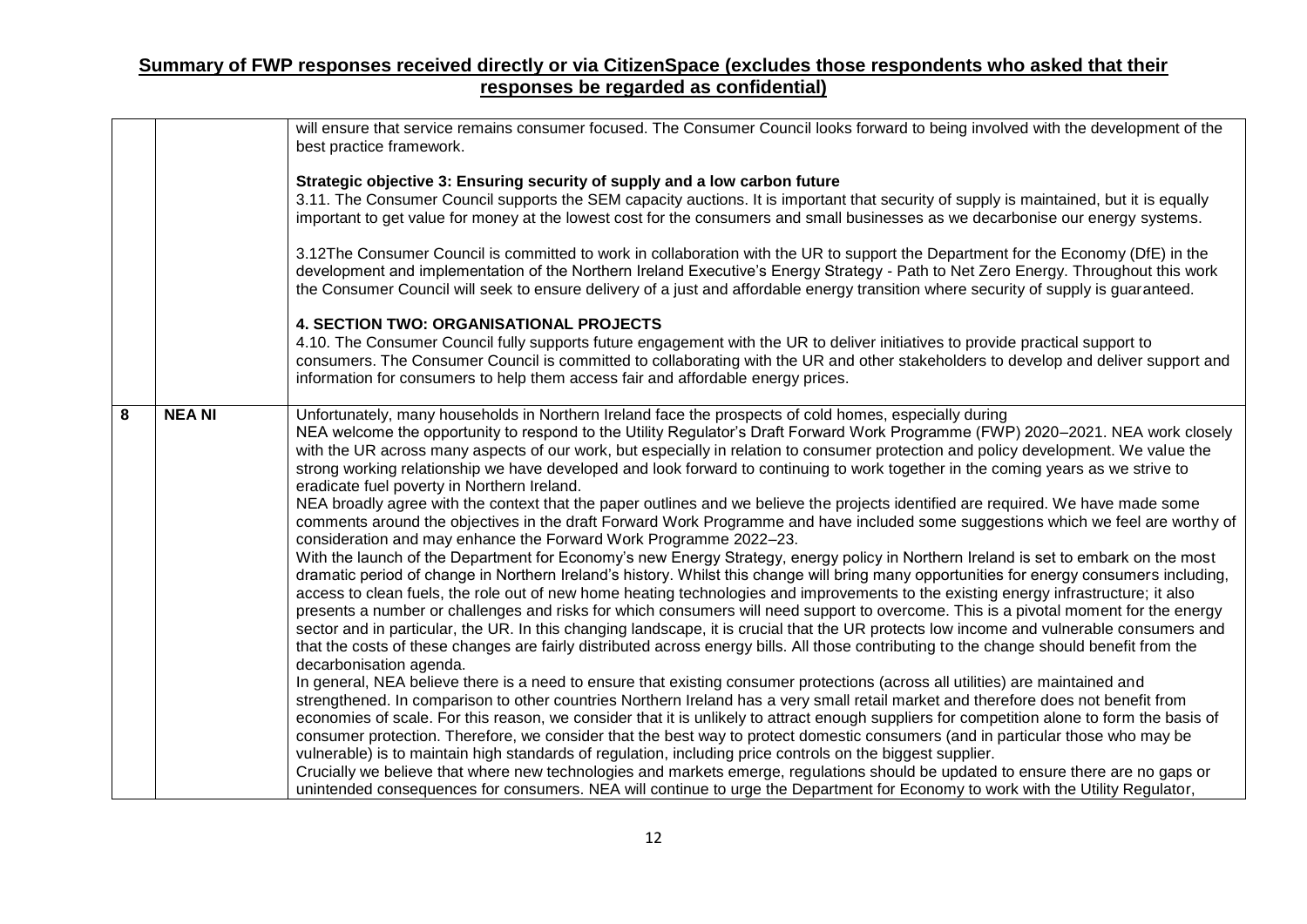| Consumer Council and wider stakeholders to identify and plug any 'gaps' in consumer protections that emerge as the energy system<br>changes.                                                                                                                                                                                                                                                                                                                                                                                                                                                                                                                                                                                                                                                                                                                                                                                                                                                                                                                                                                                                  |
|-----------------------------------------------------------------------------------------------------------------------------------------------------------------------------------------------------------------------------------------------------------------------------------------------------------------------------------------------------------------------------------------------------------------------------------------------------------------------------------------------------------------------------------------------------------------------------------------------------------------------------------------------------------------------------------------------------------------------------------------------------------------------------------------------------------------------------------------------------------------------------------------------------------------------------------------------------------------------------------------------------------------------------------------------------------------------------------------------------------------------------------------------|
| All low carbon heat solutions will require changes to consumer's heating systems in their homes, which may impact on comfort factors or<br>the responsiveness of the system. Consumers will also be required to change their behaviours, including using less energy and adopting<br>more energy efficient lifestyles. It is our belief that all households in Northern Ireland will need support to decarbonise, but it is of<br>paramount importance that those considered the most vulnerable are supported first and foremost and the UR can and should play a<br>significant role in ensuring this process.                                                                                                                                                                                                                                                                                                                                                                                                                                                                                                                              |
| NEA believe that energy efficiency should be considered the 'first fuel'. We know that energy efficiency improvements offer a tried and<br>tested cost-effective approach to reducing household energy consumption, whilst also alleviating the hardships on fuel poor households<br>and contributing to ensuring warm, safe, and healthy homes. The emerging technologies will not offer affordable energy for many<br>households in Northern Ireland without widespread energy efficiency improvements. Fixing Northern Ireland's cold, damp and leaky<br>homes will therefore be imperative if we are to ensure a 'just transition'. Doing so will assist in unlocking several wider social and<br>economic benefits, lifting households out of fuel poverty, reducing the burden on the NHS and freeing up household incomes which can<br>be reinvested in their local communities.                                                                                                                                                                                                                                                       |
| At this point we wish to reiterate the importance of programmes such as the Northern Ireland Sustainable Energy Programme (NISEP) in<br>addressing fuel poverty in the longer term. NEA's Energy Justice Campaign (EJC) has worked persistently to highlight the importance<br>that the NISEP continues                                                                                                                                                                                                                                                                                                                                                                                                                                                                                                                                                                                                                                                                                                                                                                                                                                       |
| to play as a key intervention in improving energy efficiency, particularly in vulnerable households. We therefore consider it a matter of<br>priority that further information be provided on the plans for the existing NISEP. The support the programme provides to vulnerable<br>households cannot be underestimated and as such we reiterate our call to keep the NISEP in place until such times as an alternative<br>scheme is developed.                                                                                                                                                                                                                                                                                                                                                                                                                                                                                                                                                                                                                                                                                               |
| NEA welcome the commitment to complete a project on domestic consumer experience of debt. This research project will provide a<br>useful tool to inform interventions to support domestic consumers. This will be of particular value in the context of the ongoing energy<br>price volatility which looks set to continue for the foreseeable future. However, NEA would also like to see further efforts to obtain more<br>detailed information and data around vulnerable consumers' use of pre-payment meters and the levels of self-disconnection in Northern<br>Ireland. With currently 45% PPM customers in the electricity market and 62% in Gas Greater Belfast and 82% in Gas Ten Towns, we<br>believe there is a need for further exploration into the range of aspects of coping with a PPM. To date we still don't have enough<br>information to adequately assess the degree of self-disconnection, rationing, consumer behaviour, accessibility, ease of use, PayPoint<br>issues and many other aspects. This project should also look at other programmes to tackle debt such as through extending the use of<br>Fuel Direct. |
| We are pleased to see a commitment to put in place a customer focused framework to deliver a digitalisation strategy for the electricity<br>network. SMART Meters have been shown to make a positive impact for fuel poor homes in the UK and it is an area in which Northern<br>Ireland has been caught lagging. There is however also a need to tackle the gas network, where many consumers are stuck with<br>outdated meter boxes. The Pandemic shone a spotlight on the inadequacy of the 'dumb' gas PPM's, which included the need to<br>physically top up with an individual needing to take the prepayment card to a PayPoint, the maximum vends of £49, the individual<br>needing to take the card to the meter, which is normally positioned outside the house and often in a hard-to-reach location.<br>We also support the project to deliver effective licence obligations to reflect the outcome of the SONI Governance review. As the<br>electricity Transmission System Operator (TSO) for Northern Ireland, SONI has a critical role to play in the delivery of Northern Ireland                                             |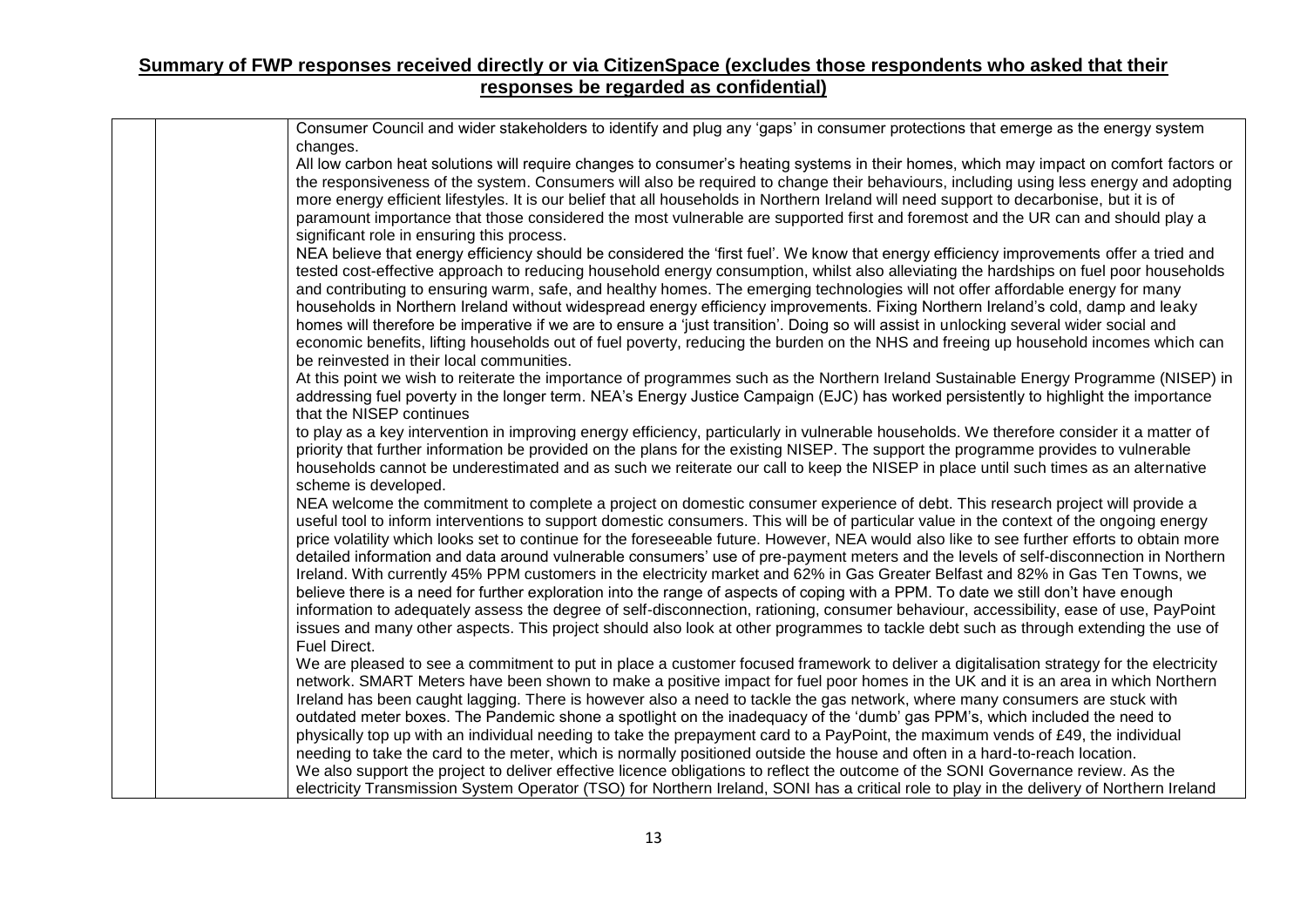| energy policy and enabling a successful energy transition. To fulfil this role and discharge its duties effectively, it is vital that SONI's<br>governance arrangements are effective in protecting Northern Ireland consumers both now and in the future.<br>Below we outline some additional points which we believe deserve consideration by the NI Executive, the Department for Communities<br>and the Northern Ireland Utility Regulator. It is our belief that these options will assist in easing the pressures on vulnerable energy<br>consumers in Northern Ireland in the longer term, and we would like to see them reflected in some way within the FWP.<br>• Consideration should be given to the Introduction of the Warm Home Discount scheme (or equivalent) in Northern<br>Ireland. The WHD provides for mandatory social price support to reduce energy bills for the most vulnerable. Qualifying households in<br>GB receive a £140 discount on their electricity bill between October and March. Each year the scheme supports 2 million homes,                                                                                                                                                |  |
|---------------------------------------------------------------------------------------------------------------------------------------------------------------------------------------------------------------------------------------------------------------------------------------------------------------------------------------------------------------------------------------------------------------------------------------------------------------------------------------------------------------------------------------------------------------------------------------------------------------------------------------------------------------------------------------------------------------------------------------------------------------------------------------------------------------------------------------------------------------------------------------------------------------------------------------------------------------------------------------------------------------------------------------------------------------------------------------------------------------------------------------------------------------------------------------------------------------------|--|
| helping more than 600,000 poorer pensioners6. Currently vulnerable households in Northern Ireland do not receive this support.<br>• UR should carry out a review of the current system of regulation in Northern Ireland and assess how this compares<br>with the protections provided by the Energy Price CAP in GB. The price cap sets a limit to how much energy firms can charge<br>customers for gas and electricity and was introduced in 2019 to help households who do not regularly switch suppliers. Ofgem, the<br>energy regulator, determines the level of the cap twice a year, and it is adjusted in April and October. Crucially this means price rises are<br>passed through to consumers at set periods, meaning consumers have more time to prepare and react. In contrast, in Northern Ireland<br>we have seen a rapid rise in energy prices throughout the winter months. This has meant many consumers have been caught unaware<br>and faced extended hardship this winter. This is yet another example of households in Northern Ireland being further disadvantaged in<br>comparison to their GB counterparts, as they cannot avail of the additional protections provided by the price cap. |  |
| Implement a new social tariff to help make energy more affordable for a discrete and well-defined set of energy<br>customers. In the 2000s, the UK Government and Ofgem introduced voluntary social tariffs in the energy sector as a form of 'social<br>price support' for vulnerable consumers. This represented an attempt by Government to protect the poorest consumers from fuel price<br>rises without the need to interfere in the market or invest excessive amounts of public money.<br>Finally, we welcome the continued work of the Consumer Vulnerability Working Group and look forward to the partnership opportunity<br>this provides NEA and others to provide advocacy for consumers and liaise with industry.<br>We thank you for the opportunity to respond to you with these comments.                                                                                                                                                                                                                                                                                                                                                                                                         |  |
|                                                                                                                                                                                                                                                                                                                                                                                                                                                                                                                                                                                                                                                                                                                                                                                                                                                                                                                                                                                                                                                                                                                                                                                                                     |  |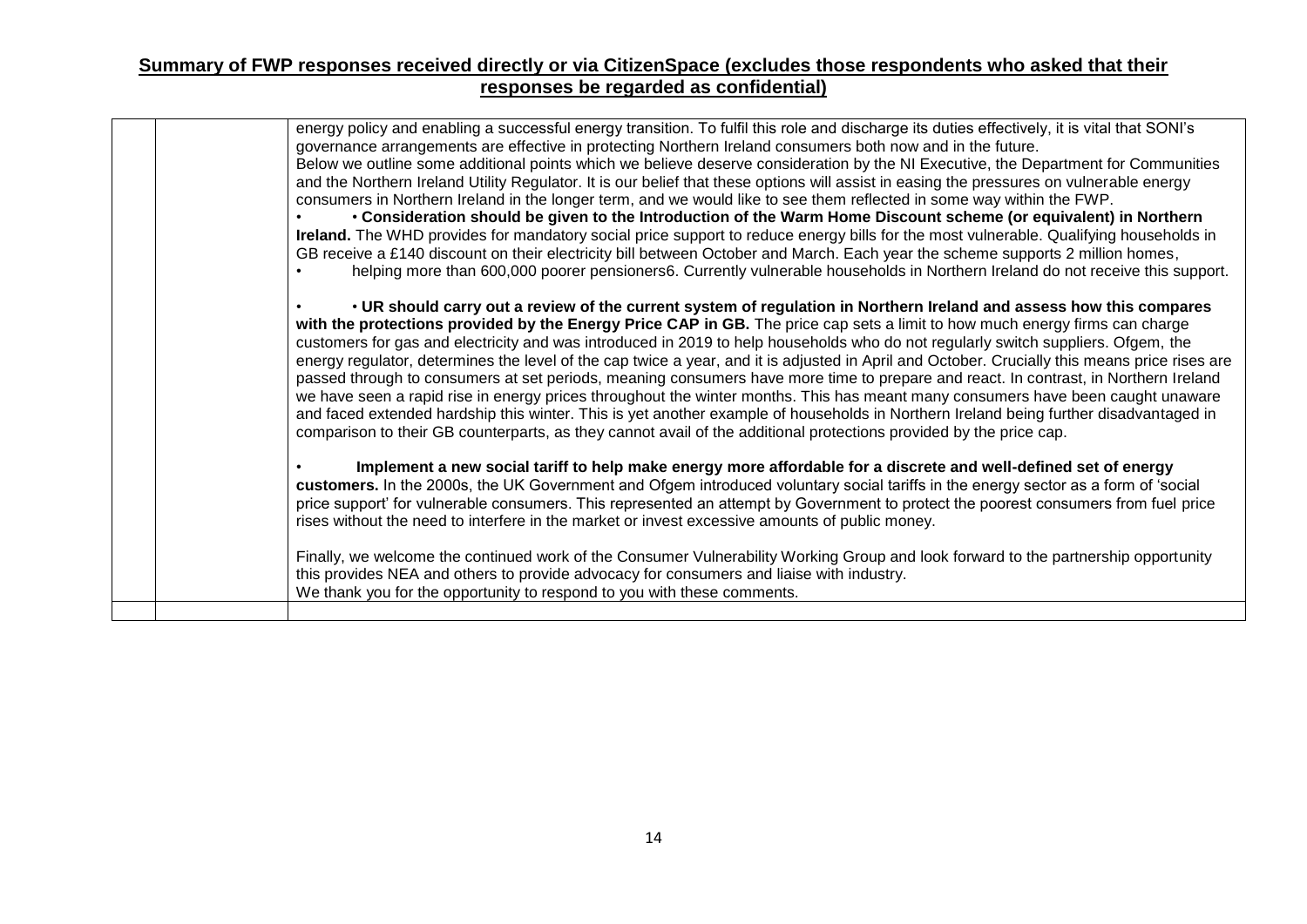| 10 | <b>NI Business</b><br><b>Alliance</b> | The Business Alliance <sup>1</sup> welcomes the opportunity to respond to Utility Regulator's (UR) draft<br>forward work programme 2022-23 (DFWP)                                                                                                                                                                                                                                                                                                                                                                                                                                                                                                   |  |  |  |  |  |
|----|---------------------------------------|-----------------------------------------------------------------------------------------------------------------------------------------------------------------------------------------------------------------------------------------------------------------------------------------------------------------------------------------------------------------------------------------------------------------------------------------------------------------------------------------------------------------------------------------------------------------------------------------------------------------------------------------------------|--|--|--|--|--|
|    |                                       | Against the background of challenging political and economic circumstances, Northern<br>Ireland is about to embark on a substantial transformation towards a net a zero-carbon<br>economy. With extreme volatility in energy markets globally and an Energy Strategy and<br>Action Plan recently published locally, the DFWP has a critical role to play in the year ahead.                                                                                                                                                                                                                                                                         |  |  |  |  |  |
|    |                                       | Given the foregoing, upon a review of the DFWP, the Business Alliance would make the<br>following observations and recommendations:                                                                                                                                                                                                                                                                                                                                                                                                                                                                                                                 |  |  |  |  |  |
|    |                                       | 1. The Execution of the Energy Strategy: We note a number of references to the<br>Energy Strategy in the DFWP, however, given the delayed publication of the strategy<br>coinciding with the DFWP, the UR should conduct a review to ensure the delivery of<br>the energy strategy is adequately covered                                                                                                                                                                                                                                                                                                                                            |  |  |  |  |  |
|    |                                       | 2. Biomethane Injection: Specifically on page 19 of the DFWP, it references taking 12<br>months to explore the barriers to injecting biomethane to the grid. It is our view that<br>this needs to be approached, and change delivered, with greater urgency, particularly<br>in the context of how far Northern Ireland is relative to Great Britain, where this has<br>been done for a decade, and relative to Ireland, where it has been possible for a<br>number of years.                                                                                                                                                                       |  |  |  |  |  |
|    |                                       | 3. The Powers of the Regulator: Industry has long been calling for the vires of the UR<br>to be expanded to address the challenges of delivering net zero. While references to<br>a review of the vires of the regulator are welcome, it needs to be addressed with<br>urgency. The role of the UR needs to be expanded to include decarbonisation as a<br>strategic priority, in addition to consumer protection. Broadening its mandate in NI is<br>an opportunity to build a requlatory framework that is innovative and strategic, using<br>requlation to facilitate a green economic recovery and drive greeen innovation across<br>the system |  |  |  |  |  |
|    |                                       | Given that the NI Assembly declared a climate emergency over a year ago, this issue<br>requires immediate attention in the new mandate, if it is not addressed through<br>climate legislation currently going through the Assembly in the remaining months of<br>the existing mandate.                                                                                                                                                                                                                                                                                                                                                              |  |  |  |  |  |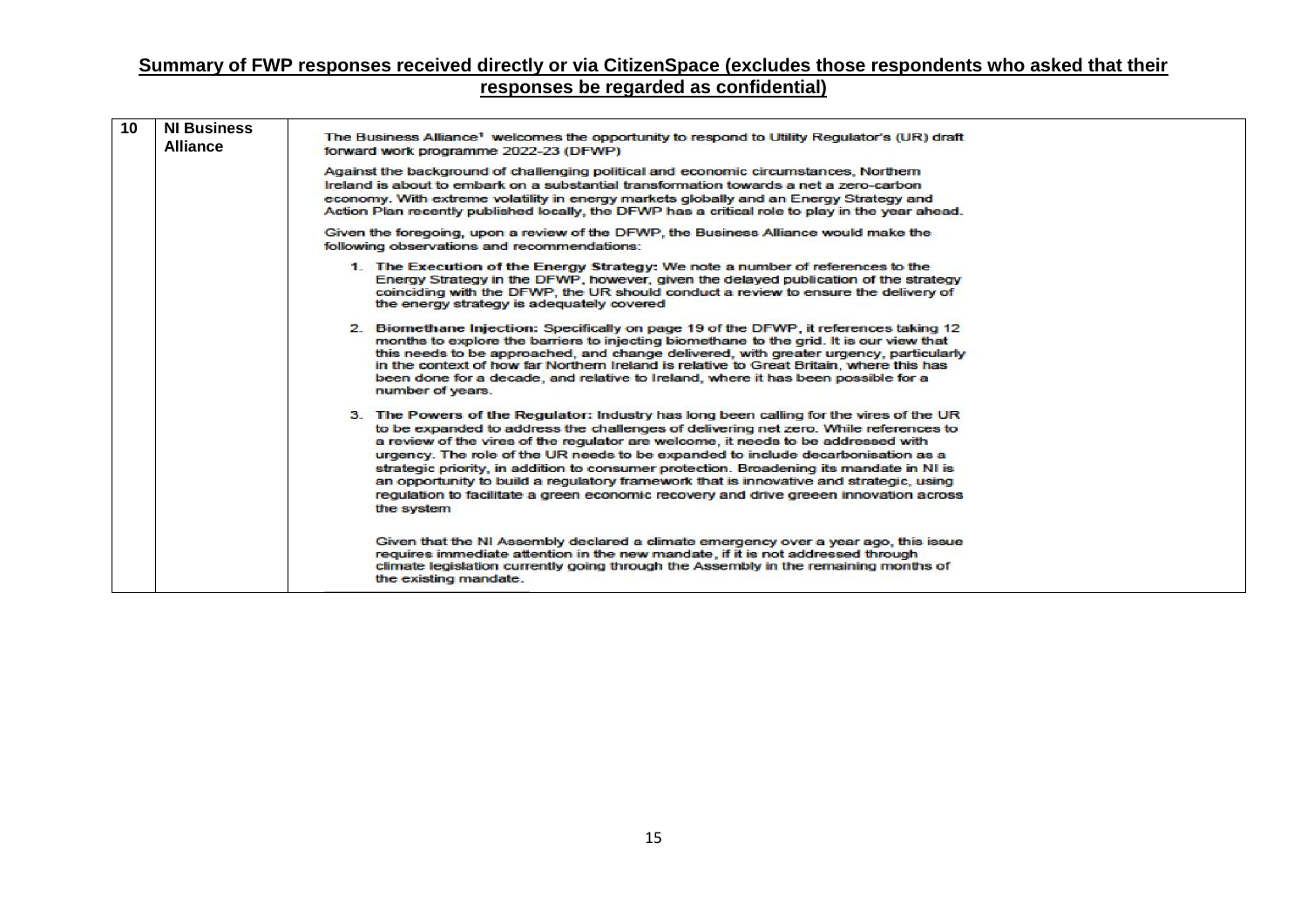**Responses received via CitizenSpace**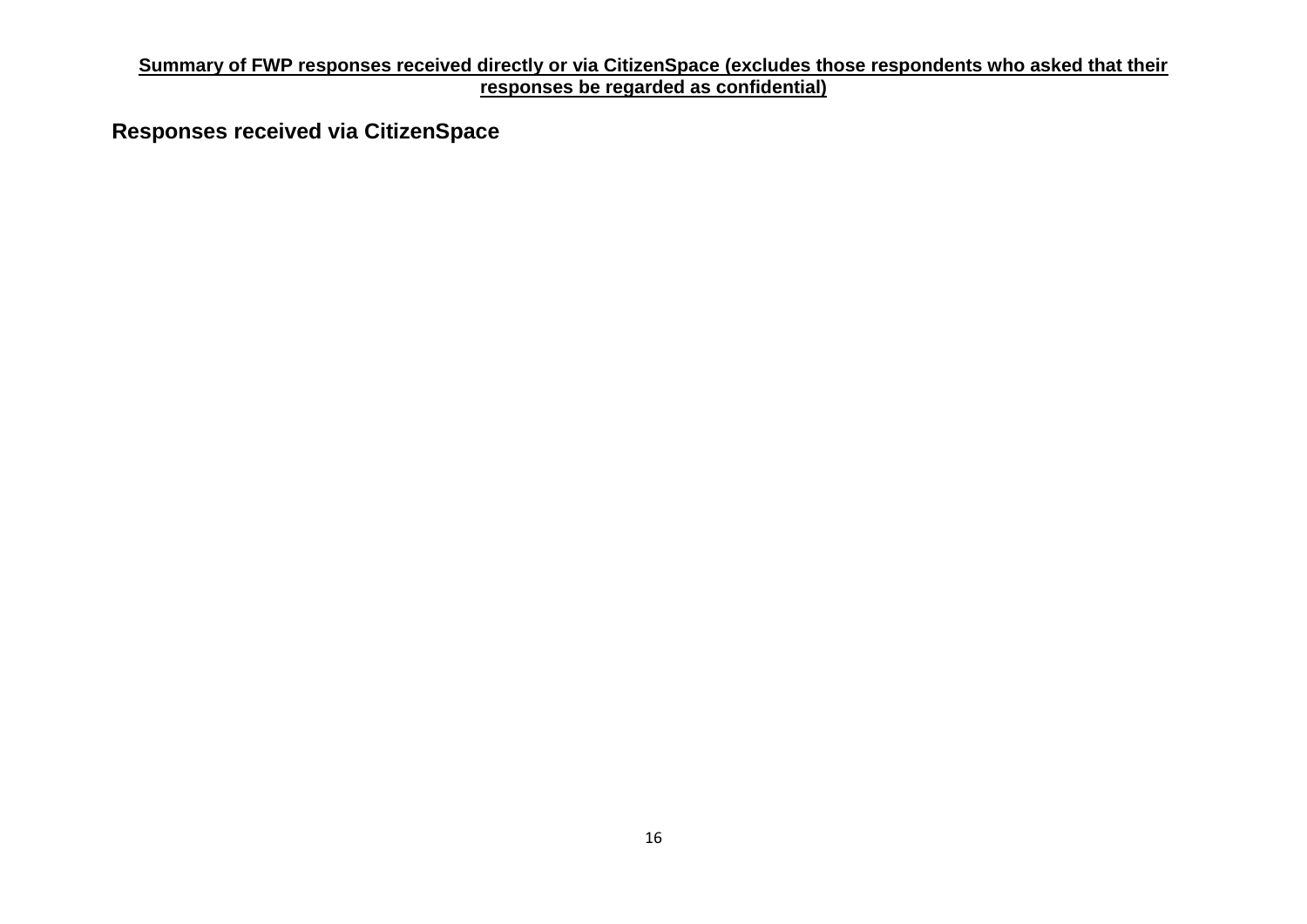| <b>No</b>      | Respondee                                                                   | <b>Have we prioritised</b><br>the right projects? | Any objections to our proposed projects                                                                                                                                                                                                                                                                                                                                                                                                                                                                                                                             | Any other comments                                                                                                                                                                                                                                                                  |
|----------------|-----------------------------------------------------------------------------|---------------------------------------------------|---------------------------------------------------------------------------------------------------------------------------------------------------------------------------------------------------------------------------------------------------------------------------------------------------------------------------------------------------------------------------------------------------------------------------------------------------------------------------------------------------------------------------------------------------------------------|-------------------------------------------------------------------------------------------------------------------------------------------------------------------------------------------------------------------------------------------------------------------------------------|
| $\mathbf{1}$   | <b>Private</b><br><b>Individual</b>                                         | <b>No</b>                                         | A project related to expanding the provision of EV charging infrastructure in<br>NI is needed. Initiatives such as the following should be considered; engaging<br>with key stakeholders to review policy blockers to EV charging, reviewing the<br>likes of Connections Charging methodology for EV charging connections,<br>reviewing DUoS charging methodology for EV charging connections etc.<br>This is key as NI currently has blockers that the rest of the UK or ROI do not<br>have when it comes to electricity regulation and policy around EV charging. | N/A                                                                                                                                                                                                                                                                                 |
| $\overline{2}$ | <b>Electric Vehicle</b><br><b>Association</b><br><b>Northern</b><br>Ireland | Unsure                                            |                                                                                                                                                                                                                                                                                                                                                                                                                                                                                                                                                                     | The FWP should include<br>an action to work with<br>key stakeholders to<br>advance provision and<br>development of the EV<br>charging network in NI.<br>This should include a<br>review of the<br><b>Connections Charging</b><br>methodology with<br>regards to EV charging<br>etc. |
| 3              | N/a                                                                         | Unsure                                            | Business plan projects could be more strongly focused on renewables and<br>delivering net-zero. It is clear as an executive there has been a failure to<br>prioritise this but "help deliver net-zero" within planned projects should be<br>separated as its own project covering all utilities who have limited incentive<br>(or penalties) to promote significant work in these areas which could have a<br>long term impact on consumer and business prices.                                                                                                     | GD23 price control - this<br>should be heavily<br>scrutinised in light of net<br>zero targets. Should<br>further expansion of a<br>fossil fuel Network be<br>considered or should this<br>investment be in<br>renewable networks and                                                |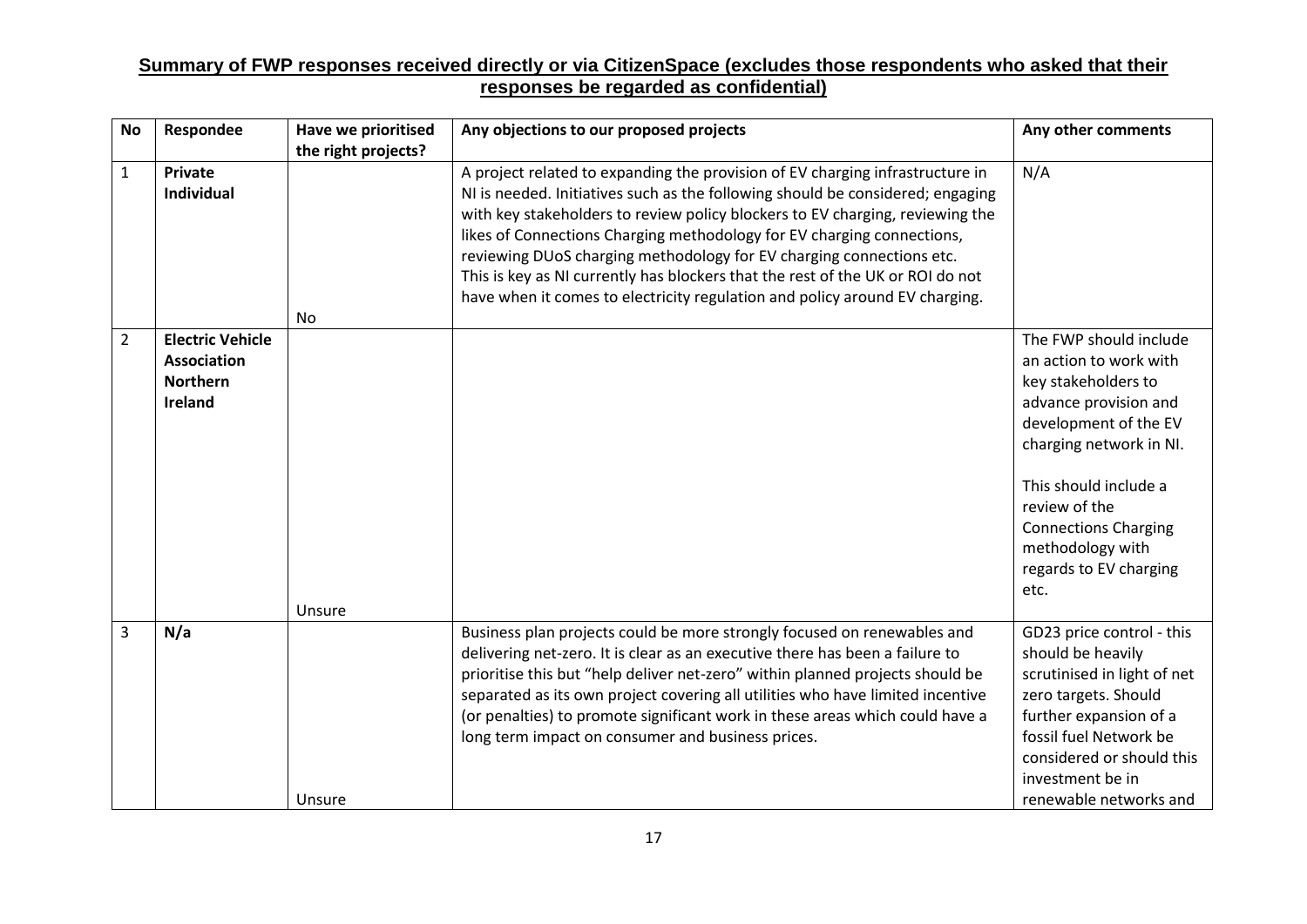|                |                      |        |                                                                                                                                                                                                                                                                                                                                                                                                                                                                                                                                                                                                                                                                                                                                                           | only the maintenance of<br>existing non-renewable<br>energy networks?                                                                                                                                                                                               |
|----------------|----------------------|--------|-----------------------------------------------------------------------------------------------------------------------------------------------------------------------------------------------------------------------------------------------------------------------------------------------------------------------------------------------------------------------------------------------------------------------------------------------------------------------------------------------------------------------------------------------------------------------------------------------------------------------------------------------------------------------------------------------------------------------------------------------------------|---------------------------------------------------------------------------------------------------------------------------------------------------------------------------------------------------------------------------------------------------------------------|
| $\overline{4}$ | <b>Firmus energy</b> |        | firmus energy is committed to working with the Utility Regulator (UR),<br>Department for the Economy (DfE), the Consumer Council for Northern<br>Ireland (CCNI) and other stakeholders in order to continue to provide the<br>benefits of natural gas to as many consumers as possible in a socially<br>responsible manner, and to realise the substantial role our infrastructure has<br>in delivering the transition to net zero carbon in Northern Ireland. To this end,<br>we welcome the opportunity to respond to the UR's consultation on the<br>Forward Work Programme (FWP) 2022-2023.                                                                                                                                                           | firmus energy is<br>supportive of the projects<br>proposed by the UR,<br>however we note that the<br>UR has understandably<br>increased their resources<br>to support progression of<br>these projects. Successful<br>delivery of many of the                       |
|                |                      |        | The UR has set out its comprehensive work plan for the next year, reflecting<br>projects which are aligned to its legislative, statutory and regulatory<br>obligations. Whilst we recognise and support the projects set out by the UR,<br>we have taken opportunity to highlight additional projects that must be<br>delivered or progressed within the next 12 months; we believe these projects<br>will require a significant level of support and engagement from the UR and<br>should be recognised within the FWP.                                                                                                                                                                                                                                  | UR's projects will be<br>contingent upon the<br>ability of industry to<br>support a successful<br>delivery and will<br>therefore require<br>adequate resourcing from<br>within the participating                                                                    |
|                |                      |        | New Meter Solution for Gas Networks<br>We note that the 'New Meter Solution for Gas Networks' project has not been<br>included within this FWP. firmus energy is an active participant in the<br>established industry Gas Metering Solutions Group (GMSG) and have been<br>working alongside other participants to deliver an appropriate industry<br>solution. To date, the UR has had oversight of the project via the GMSG,<br>however, as the procurement stage of the project concludes, there will be a<br>requirement to review and develop associated industry arrangements to<br>support the successful trial and roll out of the new metering solution. We<br>consider that the support of the UR will be critical to this stage of the project | companies. As previously<br>discussed with the UR,<br>firmus energy's<br>Regulatory Affairs team<br>consists of two FTEs, who<br>share responsibility for<br>regulatory matters across<br>both our Distribution and<br>Supply businesses. To<br>ensure our industry |
|                |                      | Unsure | and therefore consider that this project ought to be identified explicitly within<br>the UR's FWP in 2022 -2023.                                                                                                                                                                                                                                                                                                                                                                                                                                                                                                                                                                                                                                          | obligations can be<br>fulfilled, there must be                                                                                                                                                                                                                      |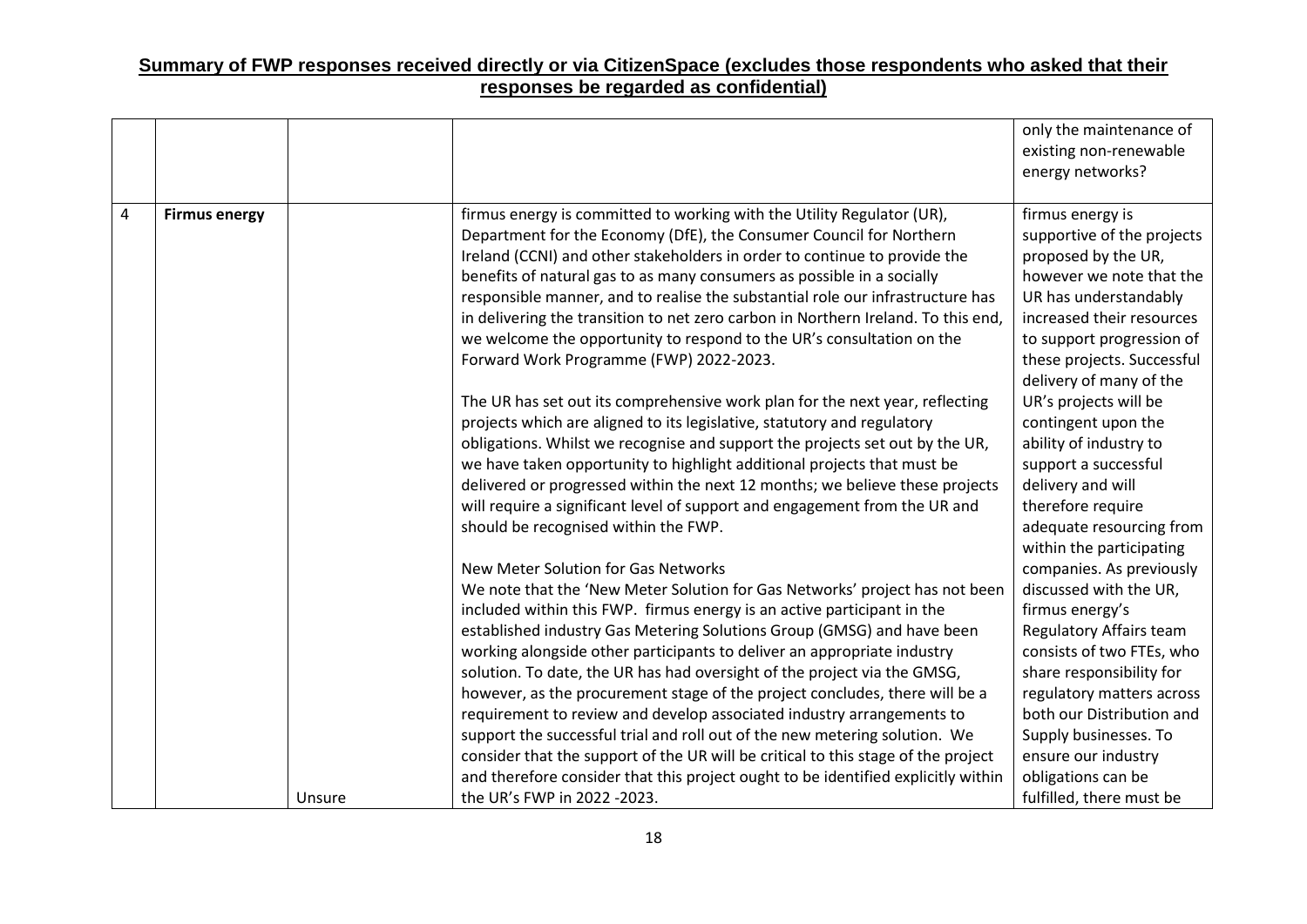|  | Meter reading responsibilities<br>firmus energy notes that the UR's FWP does not make any reference to the<br>possible transfer of responsibility for meter reading and inspection from NI<br>gas suppliers to DNOs. As noted in our response to the UR's 2021 / 2022 FWP,<br>firmus energy is supportive of the transfer of responsibility in principle,<br>however, in order to deliver upon such a fundamental change within the<br>industry, we strongly believe that a considerable programme of stakeholder<br>engagement and consultation will be required in order to achieve a successful<br>transition. The review and development of relevant industry arrangements<br>will also be required to support this transition. Again, firmus energy believes<br>that a project of this scale should be reflected within the FWP. | industry-wide<br>engagement and<br>recognition of each<br>company's ability to<br>provide appropriate<br>resource to support<br>delivery of the UR's FWP.<br>This should further assist<br>the UR in determining<br>which individual projects<br>set out in the FWP are of<br>highest priority over the<br>next 12 months.      |
|--|---------------------------------------------------------------------------------------------------------------------------------------------------------------------------------------------------------------------------------------------------------------------------------------------------------------------------------------------------------------------------------------------------------------------------------------------------------------------------------------------------------------------------------------------------------------------------------------------------------------------------------------------------------------------------------------------------------------------------------------------------------------------------------------------------------------------------------------|---------------------------------------------------------------------------------------------------------------------------------------------------------------------------------------------------------------------------------------------------------------------------------------------------------------------------------|
|  |                                                                                                                                                                                                                                                                                                                                                                                                                                                                                                                                                                                                                                                                                                                                                                                                                                       | firmus energy is fully<br>committed to supporting<br>the recently published<br>Northern Ireland Energy<br>Strategy. We recognise<br>the importance of<br>lowering carbon<br>emissions and achieving<br>net zero carbon by 2050<br>and we are keen to<br>further engage with the<br>UR in progressing this<br>energy transition. |
|  |                                                                                                                                                                                                                                                                                                                                                                                                                                                                                                                                                                                                                                                                                                                                                                                                                                       | firmus energy looks<br>forward to our continued<br>engagement with the UR,<br>as we support delivery of<br>the UR's FWP. We very                                                                                                                                                                                                |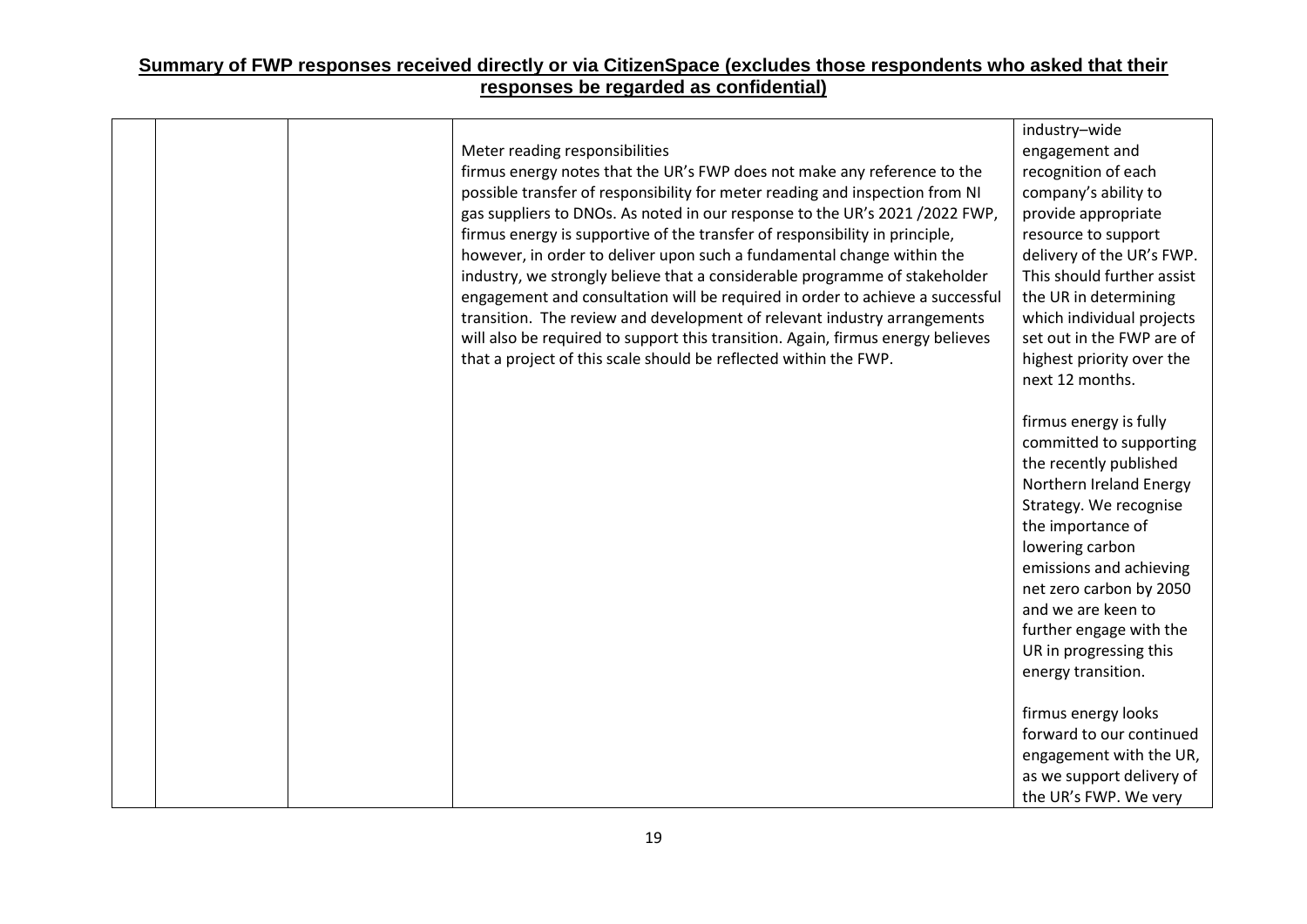|   |                                    |        |                                                                                                                                                                                                                                                                                                                                                                                                                                                                                                                                                                                                                                                                                                                                                                                                                                               | much recognise the<br>importance of assisting<br>the UR to implement<br>their 2022-2023 strategic<br>objectives, as discussed<br>above, and can assure the<br>UR of our willingness to<br>do so.                                                |
|---|------------------------------------|--------|-----------------------------------------------------------------------------------------------------------------------------------------------------------------------------------------------------------------------------------------------------------------------------------------------------------------------------------------------------------------------------------------------------------------------------------------------------------------------------------------------------------------------------------------------------------------------------------------------------------------------------------------------------------------------------------------------------------------------------------------------------------------------------------------------------------------------------------------------|-------------------------------------------------------------------------------------------------------------------------------------------------------------------------------------------------------------------------------------------------|
| 5 | Southern                           |        |                                                                                                                                                                                                                                                                                                                                                                                                                                                                                                                                                                                                                                                                                                                                                                                                                                               | <b>No</b>                                                                                                                                                                                                                                       |
|   | <b>Health and</b>                  |        |                                                                                                                                                                                                                                                                                                                                                                                                                                                                                                                                                                                                                                                                                                                                                                                                                                               |                                                                                                                                                                                                                                                 |
|   | <b>Social Care</b><br><b>Trust</b> | Unsure |                                                                                                                                                                                                                                                                                                                                                                                                                                                                                                                                                                                                                                                                                                                                                                                                                                               |                                                                                                                                                                                                                                                 |
| 6 | <b>GMO NI</b>                      |        | We note that a project specifically related to the gas market included in the<br>2021-22 workplan, Strategic Objective 1:6: "Commence review of the gas exit<br>capacity arrangements" has not been included in the 2022-23 workplan.<br>Possibly internally within UR there has been some work in this area carried<br>out but so far, no workplan was produced or any update/clear path forward<br>to industry has been provided.<br>More specifically, with regard to the dropping of the short-term exit capacity<br>review project from the upcoming workplan, it is GMO NI's understanding<br>that this is critical for certain entities within the NI gas market and that it<br>should be included in the workplans moving forward. Indeed, for years this<br>has been on the radar of certain entities and flagged to UR and has more | Where projects have<br>been dropped from the<br>previous year's workplan,<br>explicitly citing these<br>within the document<br>outlining the rationale for<br>dropping them would be<br>a useful inclusion in the<br>interests of transparency. |
|   |                                    |        | recently become more critical with a suggestion from industry that the<br>current framework of the exit capacity regime may become a significant issue<br>from October 2023.<br>GMO NI has developed a provisional timeline and presented it to UR, which<br>indicates that if delivery for October 2023 is required, the project needs to<br>commence as soon as possible. This is due to the fact the framework needs<br>designed, consulted on and licence changes implemented before the tariff                                                                                                                                                                                                                                                                                                                                           | Within the draft forward<br>workplan document it<br>would be useful to<br>provide a review of the<br>status of the projects<br>from the previous year's<br>workplan. This could<br>show an update on each                                       |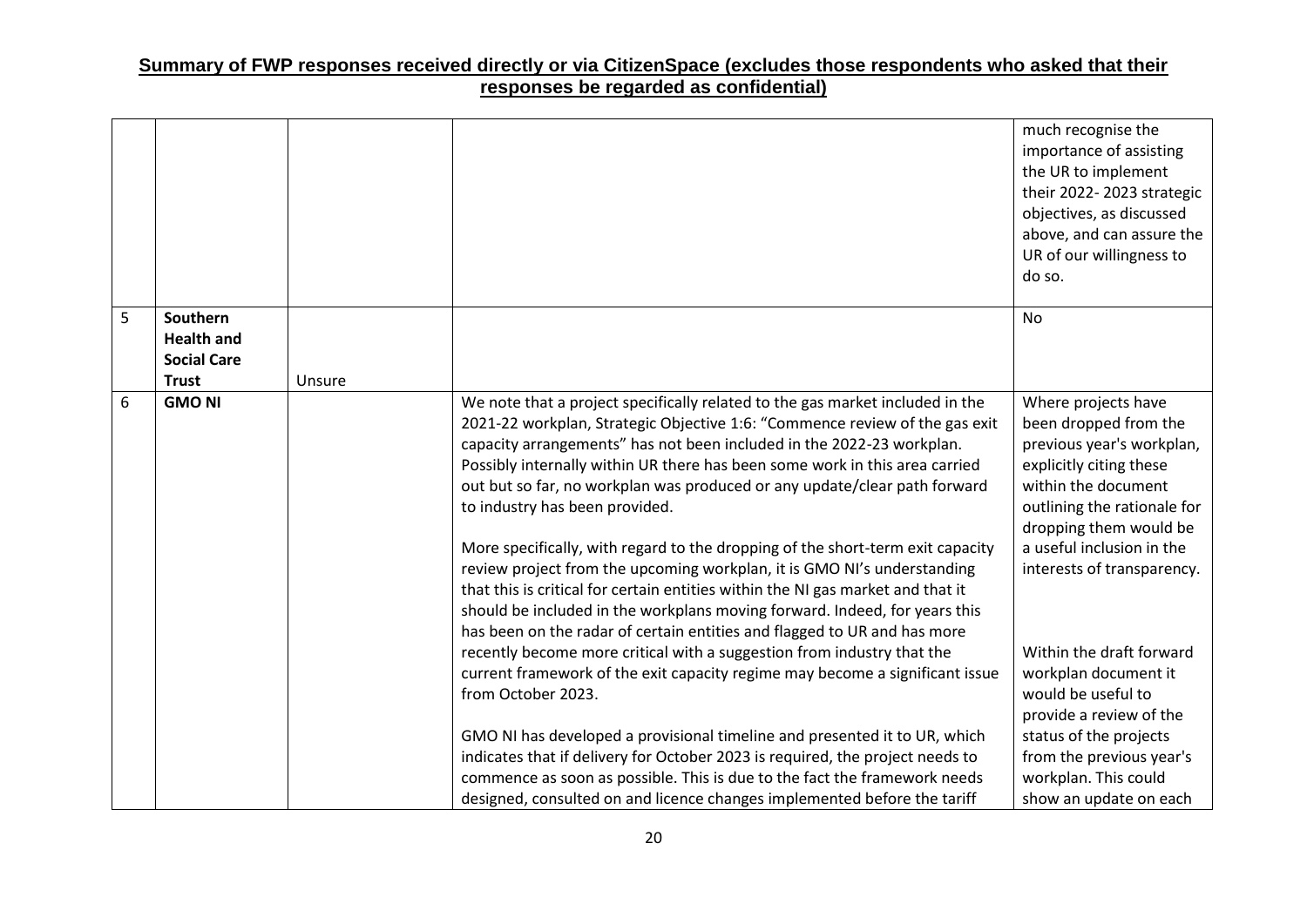|  | process in advance of the gas year 23/24, which commences in January 2023.<br>There will also be the need to systemise the arrangements. To deliver this is<br>challenging and GMO NI would urge UR to consider inclusion of an exit<br>capacity review in the upcoming workplan and to commence engagement<br>with relevant parties immediately. | of the projects, whether<br>complete or being rolled<br>over into the next period<br>along with an overview of<br>any delays/issues with<br>delivering the projects.                                              |
|--|---------------------------------------------------------------------------------------------------------------------------------------------------------------------------------------------------------------------------------------------------------------------------------------------------------------------------------------------------|-------------------------------------------------------------------------------------------------------------------------------------------------------------------------------------------------------------------|
|  |                                                                                                                                                                                                                                                                                                                                                   | For example, from the<br>2021-22 workplan<br>Strategic Objective 1: Ref<br>4: "Facilitate innovation<br>in energy markets by<br>reviewing licences" is<br>included in the workplan                                |
|  |                                                                                                                                                                                                                                                                                                                                                   | however it is unclear if<br>this has taken place. It<br>has also dropped off the<br>2022-23 workplan and so<br>the assumption would be<br>it has either been<br>completed, dropped from                           |
|  |                                                                                                                                                                                                                                                                                                                                                   | the 2022-23 workplan,<br>replaced by some other<br>project or even is to be<br>scheduled for a year<br>beyond the upcoming<br>workplan period. A status<br>update would provide the<br>clarity on this, and if it |
|  |                                                                                                                                                                                                                                                                                                                                                   | has been dropped a<br>rationale could also be<br>given.                                                                                                                                                           |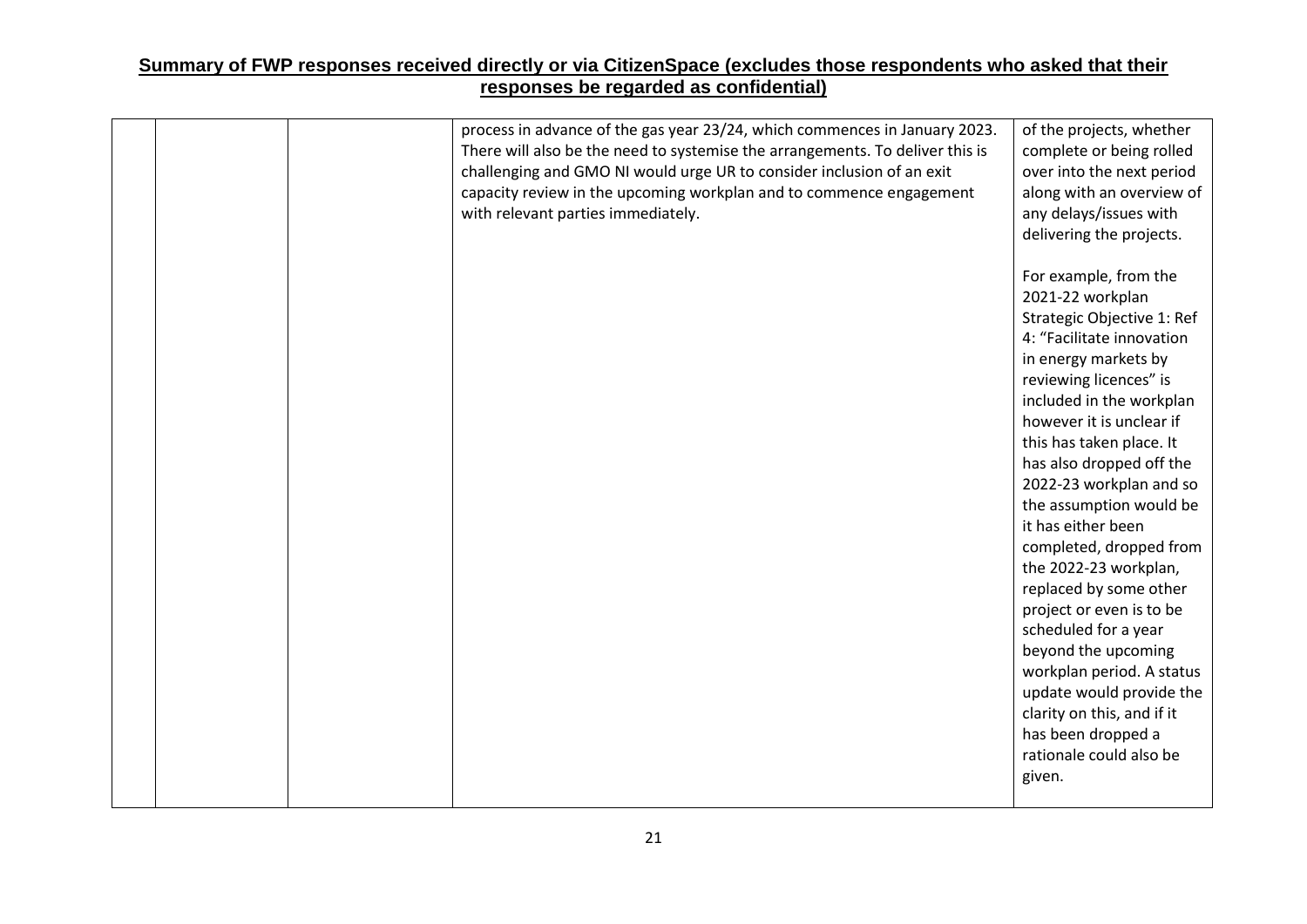|  |  | Within the workplan         |
|--|--|-----------------------------|
|  |  | table in the timing         |
|  |  | column it would be useful   |
|  |  | to see an anticipated end   |
|  |  | delivery date of the        |
|  |  | project. Some projects      |
|  |  | may be anticipated to run   |
|  |  | for several years and       |
|  |  | having this information     |
|  |  | will mean if a project      |
|  |  | does roll over into the     |
|  |  | next year it will be of no  |
|  |  | surprise as it wasn't       |
|  |  | expected to be delivered    |
|  |  | in that specific year.      |
|  |  |                             |
|  |  | For example, "Strategic     |
|  |  | Objective 1: Ref 1: Deliver |
|  |  | our Consumer Protection     |
|  |  | Programme (CPP) to          |
|  |  | schedule" which was in      |
|  |  | the 2021-22 workplan        |
|  |  | seems to have been          |
|  |  | rolled over into the        |
|  |  | upcoming workplan for       |
|  |  | 2022-23 (Strategic          |
|  |  | Objective 1: Ref 1). It may |
|  |  | be that this work was       |
|  |  | always envisaged to run     |
|  |  | on for a few years          |
|  |  | however if the              |
|  |  | anticipated delivery date   |
|  |  | was originally included in  |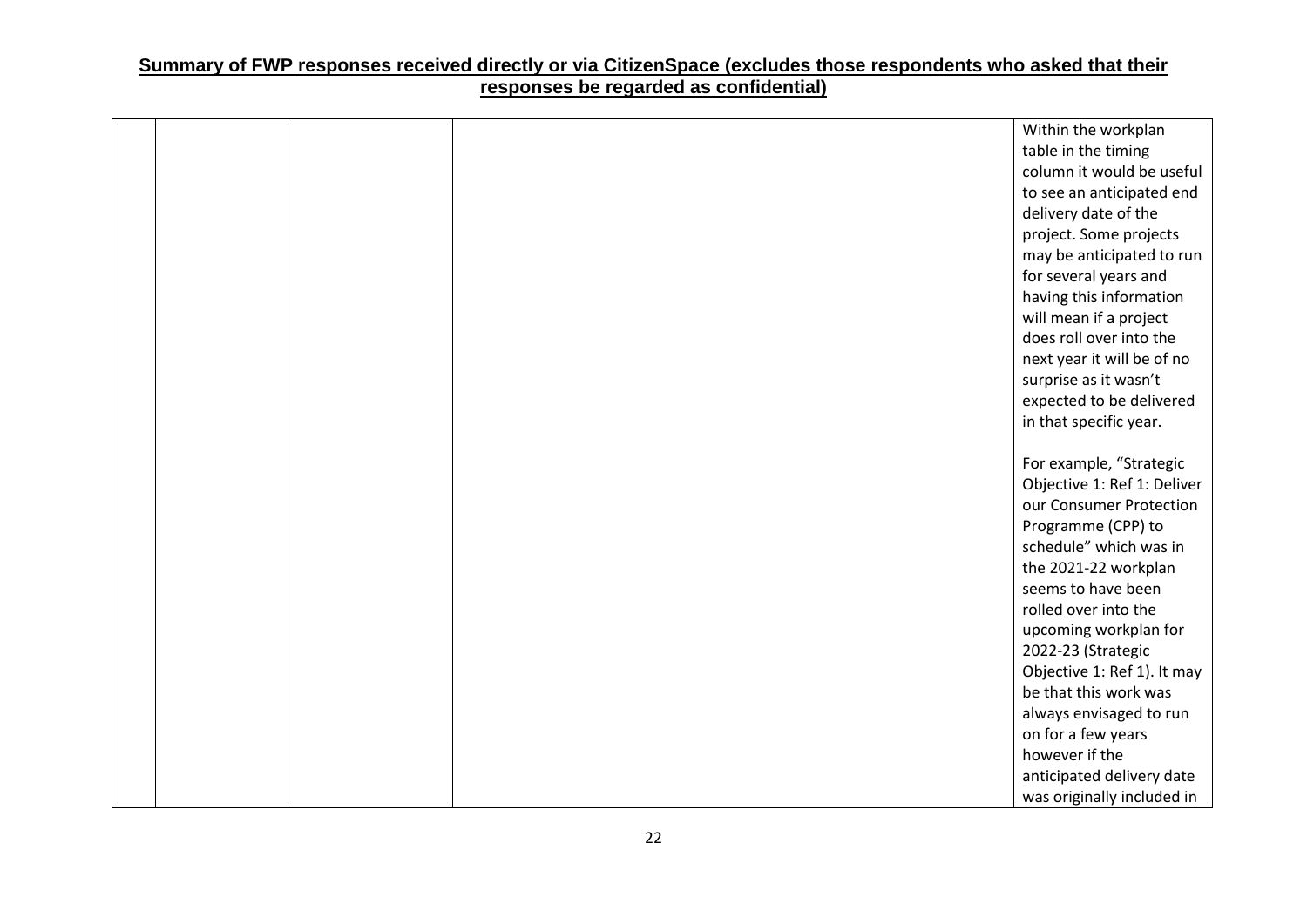|  |  | the table then this would  |
|--|--|----------------------------|
|  |  | have been known. If it     |
|  |  | has been delayed then      |
|  |  | the review of the projects |
|  |  | process mentioned          |
|  |  | previously would capture   |
|  |  | this.                      |
|  |  |                            |
|  |  | On a final note, GMO NI    |
|  |  | welcomes the inclusion of  |
|  |  | Ref 2 in the Organisation  |
|  |  | Projects to "Work with     |
|  |  | DfE and Stakeholders to    |
|  |  | review the                 |
|  |  | appropriateness of our     |
|  |  | vires in light of emerging |
|  |  | energy and climate         |
|  |  | change policy". This is of |
|  |  | key importance to ensure   |
|  |  | the regulation is fit for  |
|  |  | purpose as we continue     |
|  |  | through the energy         |
|  |  | transition. Within this    |
|  |  | context too, although      |
|  |  | projects mention specific  |
|  |  | sectors, it is apparent    |
|  |  | that as we move forward    |
|  |  | into the world of whole    |
|  |  | energy systems, the        |
|  |  | projects and ongoing       |
|  |  | work should reflect this   |
|  |  | by engaging where          |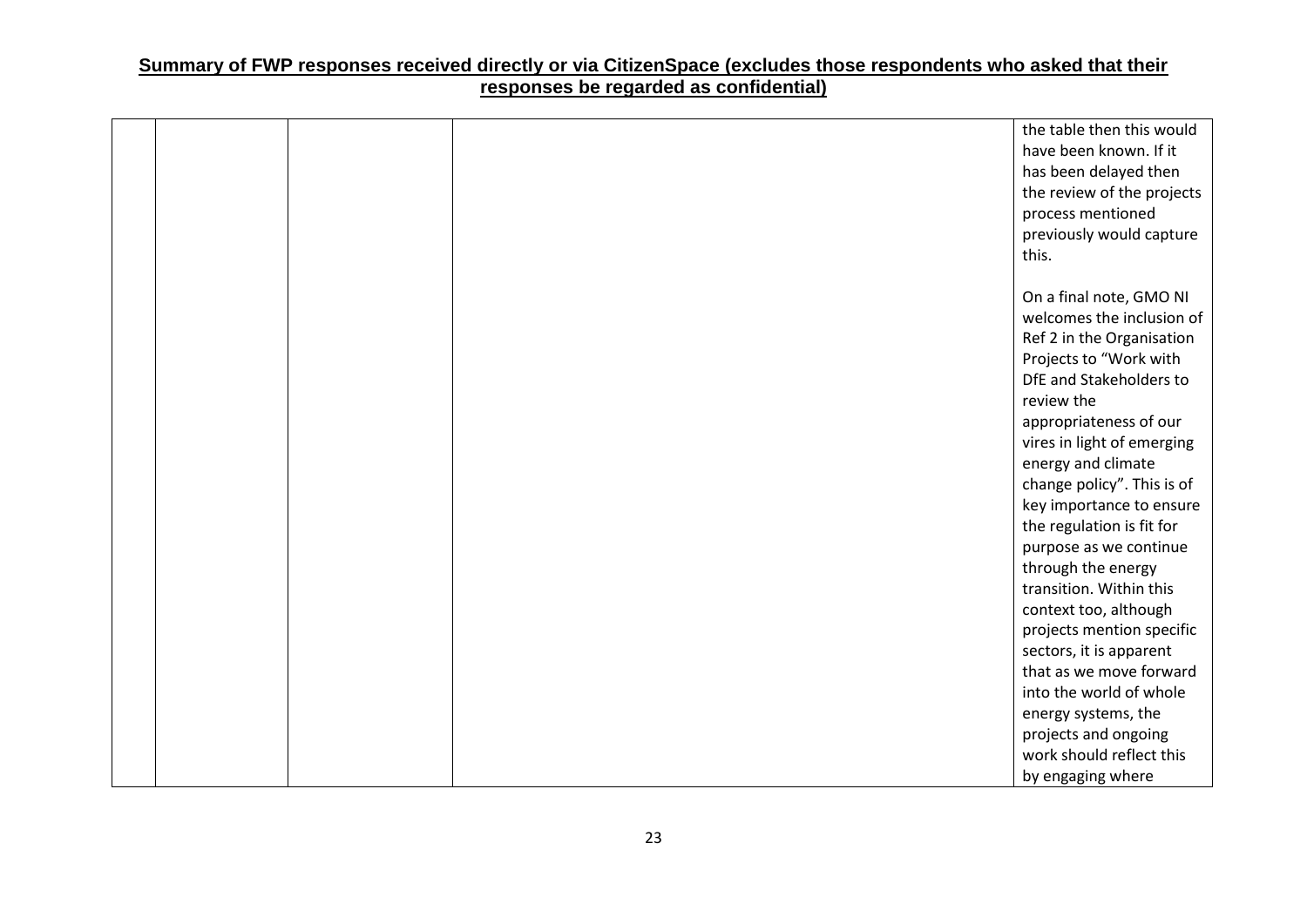|                |            |    | appropriate in a cross            |
|----------------|------------|----|-----------------------------------|
|                |            |    | sectoral manner.                  |
|                |            |    |                                   |
| $\overline{7}$ | <b>ESB</b> |    | Thank you for the                 |
|                |            |    | opportunity to share ESB          |
|                |            |    | <b>Generation &amp; Trading's</b> |
|                |            |    | ("ESB GT") views on the           |
|                |            |    | draft Forward Work                |
|                |            |    | Programme ("FWP")                 |
|                |            |    | 2022-2023.                        |
|                |            |    |                                   |
|                |            |    | ESB GT appreciates the            |
|                |            |    | challenges and                    |
|                |            |    | opportunities described           |
|                |            |    | in the latest FWP and is          |
|                |            |    | looking forward to                |
|                |            |    | support UR. We are in             |
|                |            |    | general agreement with            |
|                |            |    | the content of the FWP            |
|                |            |    | and that you have                 |
|                |            |    | prioritised the right             |
|                |            |    | projects. However, one of         |
|                |            |    | the projects that was             |
|                |            |    | listed under Strategic            |
|                |            |    | Objective #1 in FWP               |
|                |            |    | 2021-22 was "Commence             |
|                |            |    | review of gas exit                |
|                |            |    | capacity arrangements".           |
|                |            |    | The purpose was to                |
|                |            |    | consider how the gas exit         |
|                |            |    | capacity arrangements             |
|                |            |    | and SEM work effectively          |
|                |            | No | together and identify if          |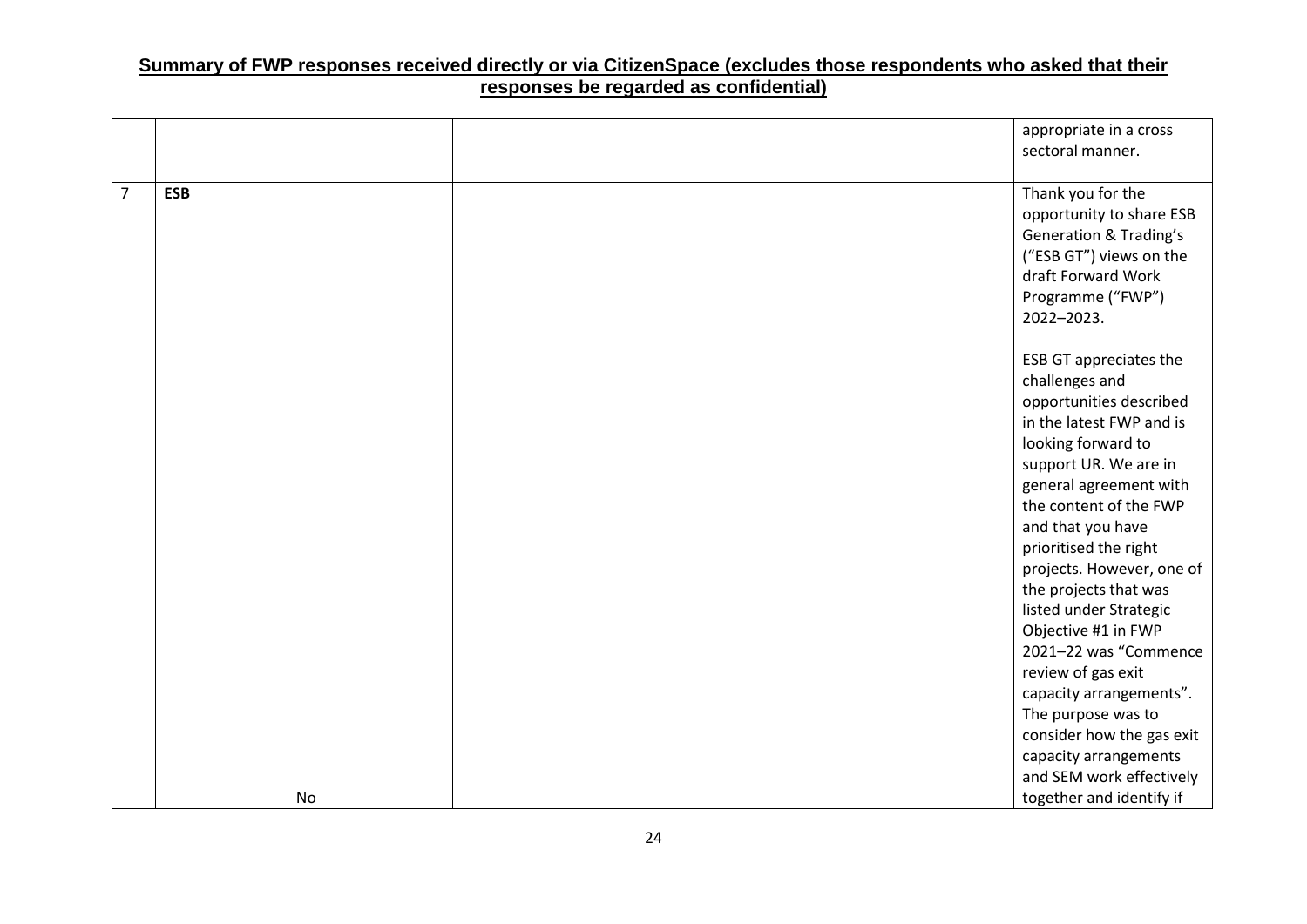|  |  | any changes are required          |
|--|--|-----------------------------------|
|  |  | to continue to protect the        |
|  |  | interests of customers.           |
|  |  | Short-term gas exit               |
|  |  | capacity products provide         |
|  |  | flexibility that would            |
|  |  | allow efficient utilisation       |
|  |  | of the gas network and            |
|  |  | peaking plants. This              |
|  |  | would be a supportive             |
|  |  | measure for more                  |
|  |  | renewable generation in           |
|  |  | the SEM and ultimately            |
|  |  | deliver on the energy             |
|  |  | transition.                       |
|  |  |                                   |
|  |  | <b>ESB GT had raised the</b>      |
|  |  | topic of short-term exit          |
|  |  | capacity arrangements in          |
|  |  | UR's March 2021                   |
|  |  | consultation on Seasonal          |
|  |  | <b>Multiplier Factors for Gas</b> |
|  |  | Transmission. As with             |
|  |  | most gas Shippers, ESB            |
|  |  | GT sees the benefits of           |
|  |  | having gas exit capacity          |
|  |  | arrangements to improve           |
|  |  | forecast performance and          |
|  |  | consequently minimise             |
|  |  | imbalances. In our                |
|  |  | response (link below), we         |
|  |  | highlighted the                   |
|  |  | potentially perverse              |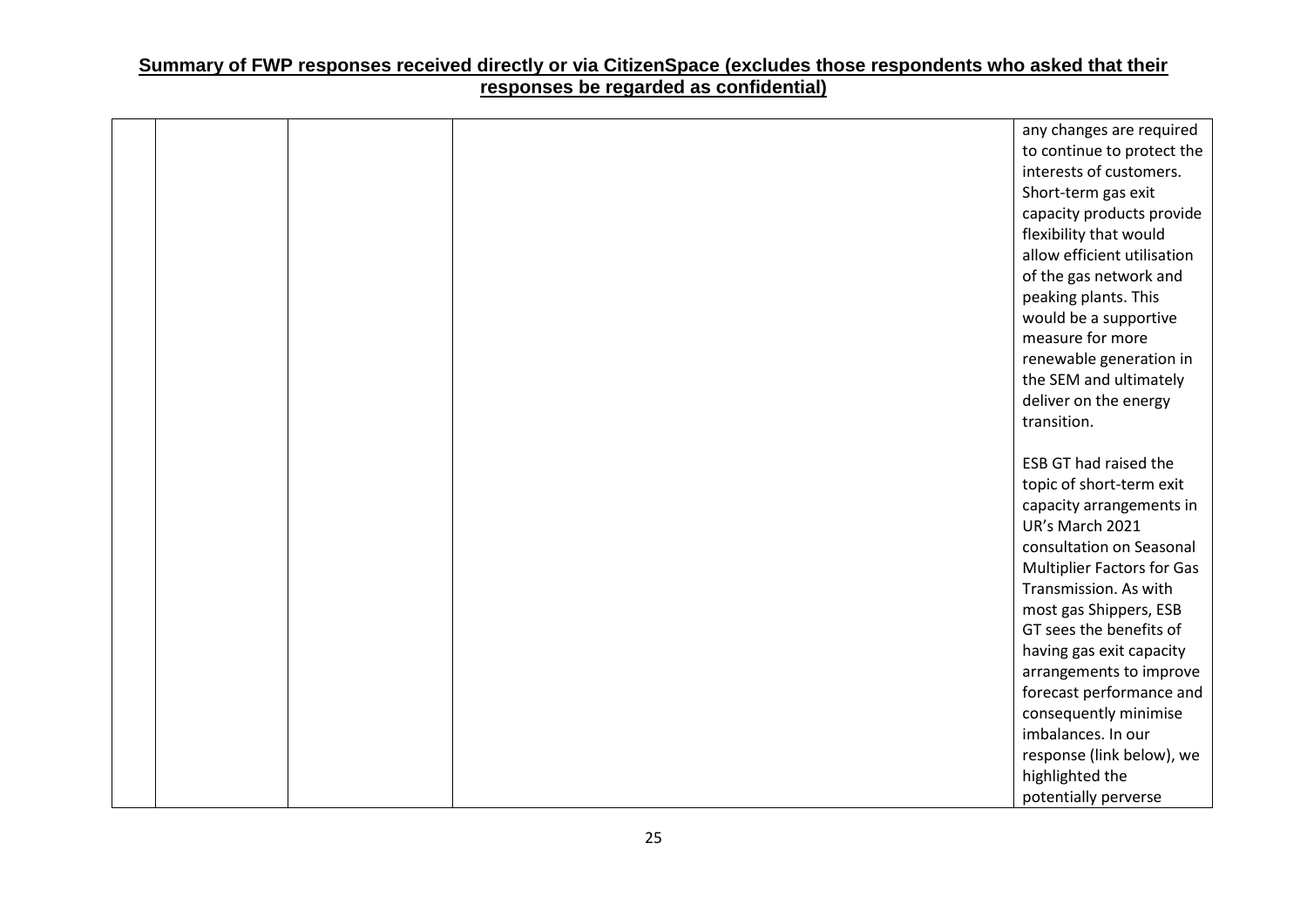|  |  | signals that could arise in |
|--|--|-----------------------------|
|  |  | SEM. We believe that the    |
|  |  | importance you originally   |
|  |  | attributed to this topic,   |
|  |  | on behalf of customers,     |
|  |  | remains valid and we ask    |
|  |  | that it is reinstated for   |
|  |  | FWP 2022-2023. We           |
|  |  | recognise the significant   |
|  |  | workload you have           |
|  |  | adopted and the             |
|  |  | management of it is         |
|  |  | important, but we do not    |
|  |  | want to lose the value of   |
|  |  | the work that UR has        |
|  |  | already undertaken in       |
|  |  | being ready to have a       |
|  |  | decision for 2022, as       |
|  |  | previously planned. The     |
|  |  | reinstatement of the        |
|  |  | project on gas exit         |
|  |  | capacity arrangements       |
|  |  | will also support UR's      |
|  |  | low-carbon transition.      |
|  |  |                             |
|  |  | https://www.uregni.gov.     |
|  |  | uk/files/uregni/media-      |
|  |  | files/2021-04-              |
|  |  | 13%20ESB%20GT%20resp        |
|  |  | onse%20to%20seasonal%       |
|  |  | 20multipliers%20factors%    |
|  |  | 20consultation.pdf          |
|  |  |                             |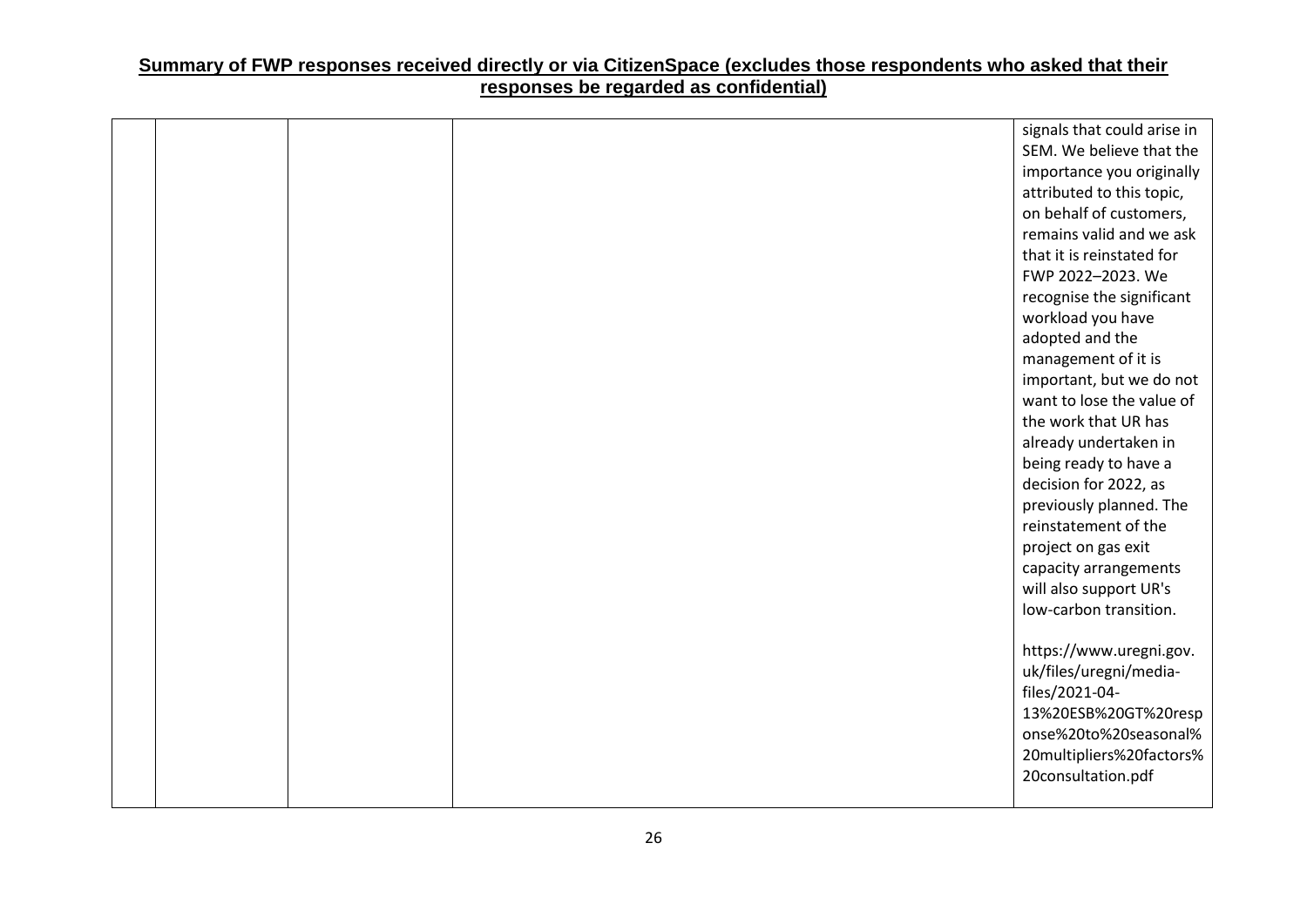| 8 | <b>SSE Airtricity</b> | SSE welcome the UR's draft forward work plan for 22/23 and the opportunity     | We feel that the majority   |
|---|-----------------------|--------------------------------------------------------------------------------|-----------------------------|
|   |                       | to respond. Firstly, we would like to begin by noting that we agree that what  | of projects the UR have     |
|   |                       | has been included in the Forward Work Plan, although we note that the level    | prioritised are             |
|   |                       | of what may be achievable will be dictated by resources. As the UR will be     | appropriate given the       |
|   |                       | aware, industry is also resource constrained at times. Taking this into        | resourcing and              |
|   |                       | consideration, we urge the UR to carefully prioritise the key deliverable      | involvement that will be    |
|   |                       | projects set out in this plan and note that any suggestions taken in our       | required. One project       |
|   |                       | response have taken workload and resourcing into account and are not taken     | however that we think       |
|   |                       | lightly.                                                                       | may pose challenges to      |
|   |                       |                                                                                | progress at this time is    |
|   |                       | We appreciate the prioritisation of the UR's work on the Consumer Protection   | the implementation of       |
|   |                       | Programme. We are conscious of the circumstances that are present in the       | Guaranteed Standards of     |
|   |                       | energy industry at the minute and that vulnerable customers are likely to      | Service for electricity.    |
|   |                       | suffer the most as a result. We understand the drivers of the project and      | While we understand the     |
|   |                       | await the publication of the Best Practice Framework on Vulnerability. As the  | intent, the resourcing this |
|   |                       | UR will be aware, we have worked extensively with customers over the past      | project would require is    |
|   |                       | year in the realm of affordability and vulnerability and are keen to share     | beyond what would be        |
|   |                       | experiences with the UR in due course through that consultation process.       | manageable when we          |
|   |                       |                                                                                | consider the resourcing     |
|   |                       | Another project we welcome and believe to be of significance in the coming     | of other more urgent        |
|   |                       | years is the review of gas regulatory framework to facilitate possible         | projects. As the UR is      |
|   |                       | biomethane injection. The work surrounding biomethane injection so far has     | aware there are             |
|   |                       | largely been focused on a T&D level. Given that the industry has thus far been | significant constraints on  |
|   |                       | dealing with this operationally in a regulatory vacuum, SSE welcome            | the labour market at        |
|   |                       | regulatory guidance from the UR and we welcome future engagement in this       | present, given unique       |
|   |                       | process.                                                                       | macroeconomic               |
|   |                       |                                                                                | conditions that are at      |
|   |                       |                                                                                | play. The additional        |
|   |                       | We think the industry would benefit from the UR's endorsement in the work      | regulatory requirements     |
|   |                       | that is ongoing in identifying a better gas metering system through a          | involved would be           |
|   |                       | dedicated and focused reference in the FWP. We are of the view that there      | burdensome to both          |
|   |                       | will be regulatory deliverables to enable this programme which is integral to  | suppliers and customers     |
|   | Yes                   | ensuring the successful delivery. For example, we would expect to see          | given the current           |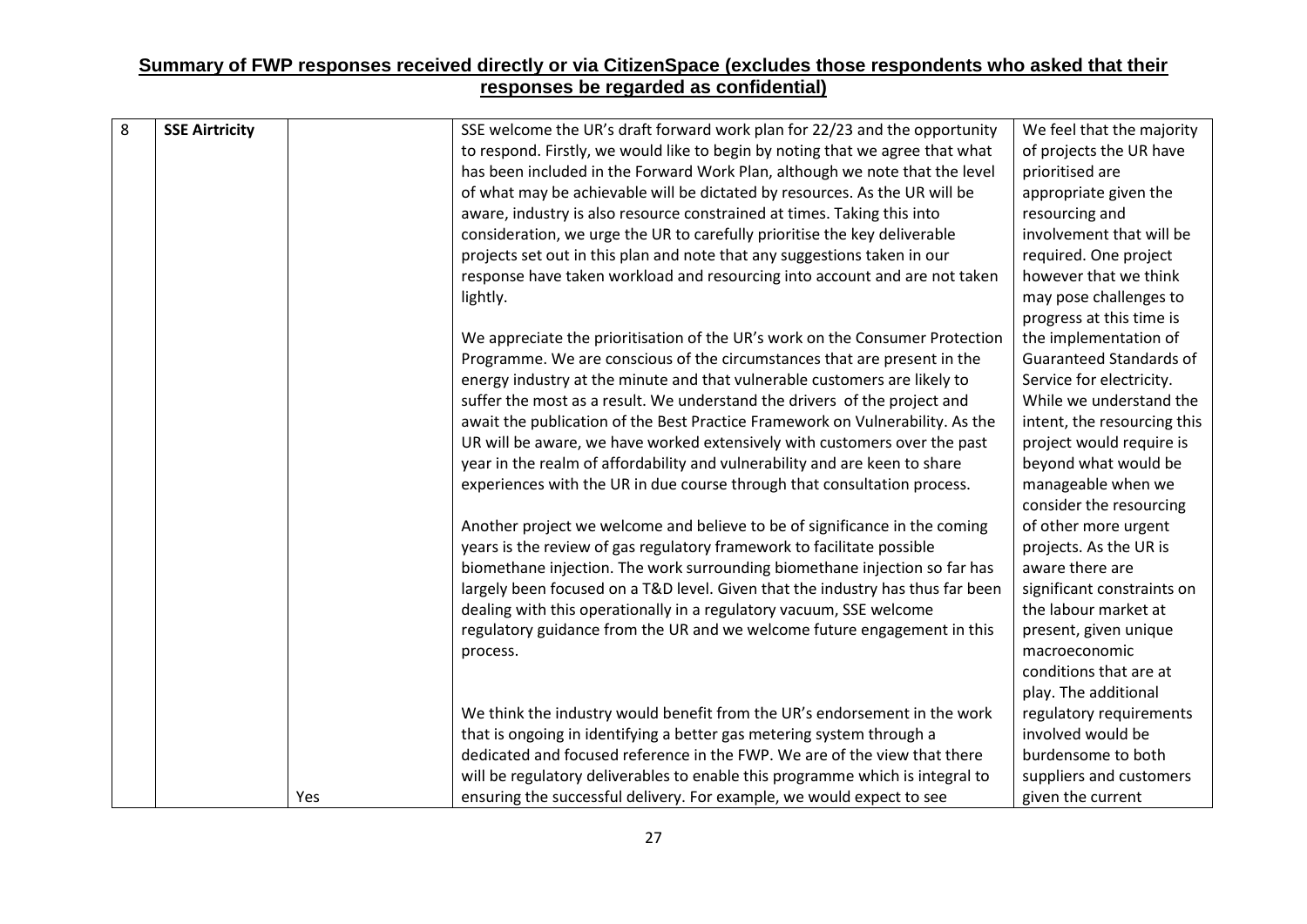|  | reference to ensuring that the funding is in place, along with a commitment to | circumstances. For those                              |
|--|--------------------------------------------------------------------------------|-------------------------------------------------------|
|  | dedicated governance arrangements on the delivery working in conjunction       | reasons, we believe that                              |
|  | with the DNOs and the commissioning gas suppliers.                             | as the delivery of the Best                           |
|  |                                                                                | Practice Framework on                                 |
|  |                                                                                | Vulnerability will in itself                          |
|  |                                                                                | be an enormous                                        |
|  |                                                                                | endeavour, this                                       |
|  |                                                                                | workstream on GSS as                                  |
|  |                                                                                | well could operationally                              |
|  |                                                                                | pose a challenge as it                                |
|  |                                                                                | would constitute another                              |
|  |                                                                                | large change in the retail                            |
|  |                                                                                | market.                                               |
|  |                                                                                |                                                       |
|  |                                                                                | We fully support the                                  |
|  |                                                                                | work proposed around                                  |
|  |                                                                                | the domestic consumer                                 |
|  |                                                                                | experience of debt but                                |
|  |                                                                                | think the work                                        |
|  |                                                                                | undertaken could be                                   |
|  |                                                                                | more useful with some                                 |
|  |                                                                                | additional steps. With the                            |
|  |                                                                                | unprecedented levels of<br>debt that will be          |
|  |                                                                                |                                                       |
|  |                                                                                | experienced throughout                                |
|  |                                                                                | the energy industry this<br>year, this is a pertinent |
|  |                                                                                | area of focus and we                                  |
|  |                                                                                | support that the UR have                              |
|  |                                                                                | included it on the FWP.                               |
|  |                                                                                | We support the work that                              |
|  |                                                                                | has been done so far such                             |
|  |                                                                                | as CCNI's fuel bank, and                              |
|  |                                                                                |                                                       |